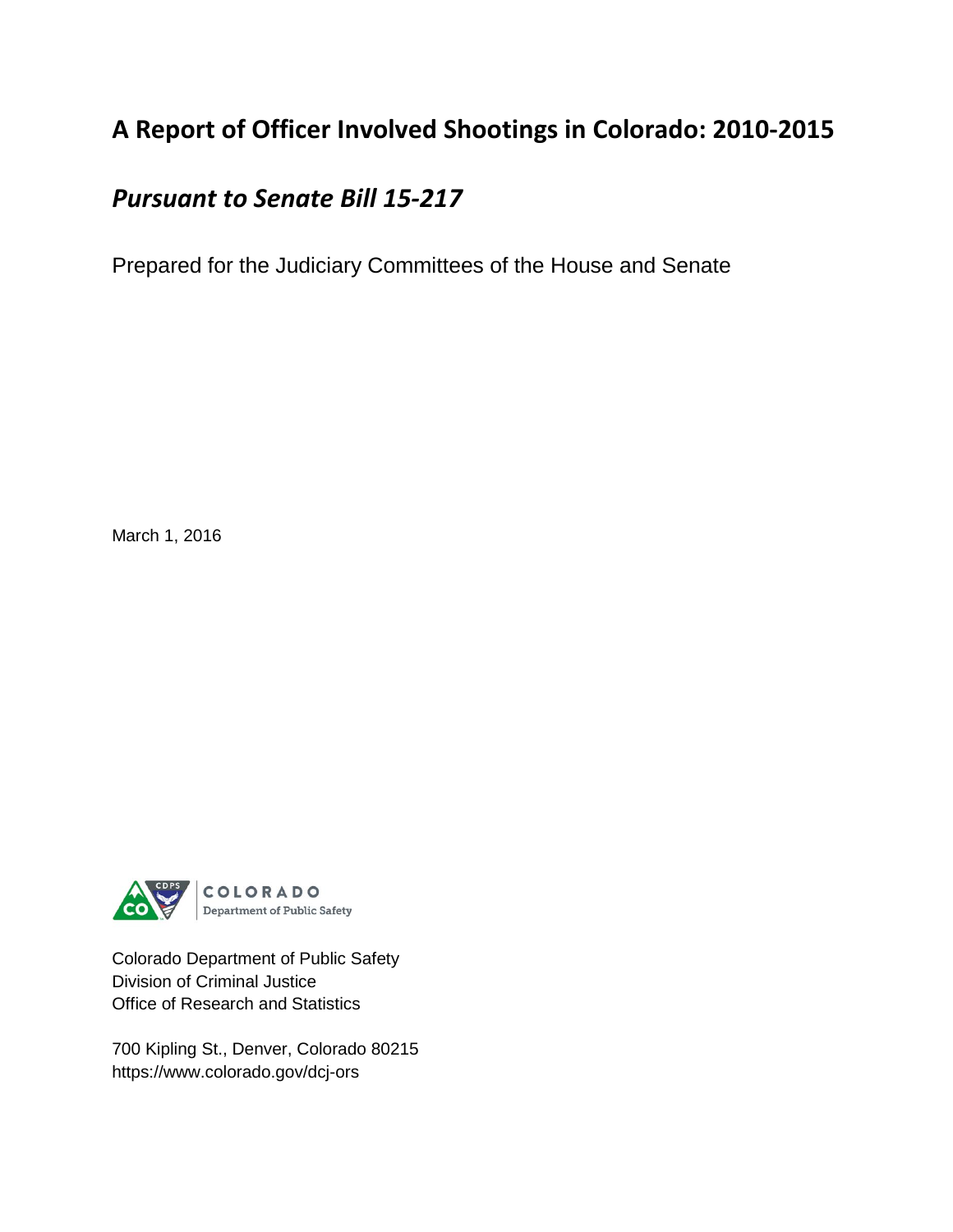## **A Report of Officer Involved Shootings in Colorado: 2010-2015**

## *Pursuant to Senate Bill 15-217*

March 1, 2016

Prepared by

Ernesto Munoz Peg Flick Laurence Lucero Kim English

Stan Hilkey, Executive Director, Department of Public Safety Jeanne M. Smith, Director, Division of Criminal Justice Kim English, Research Director, Office of Research and Statistics

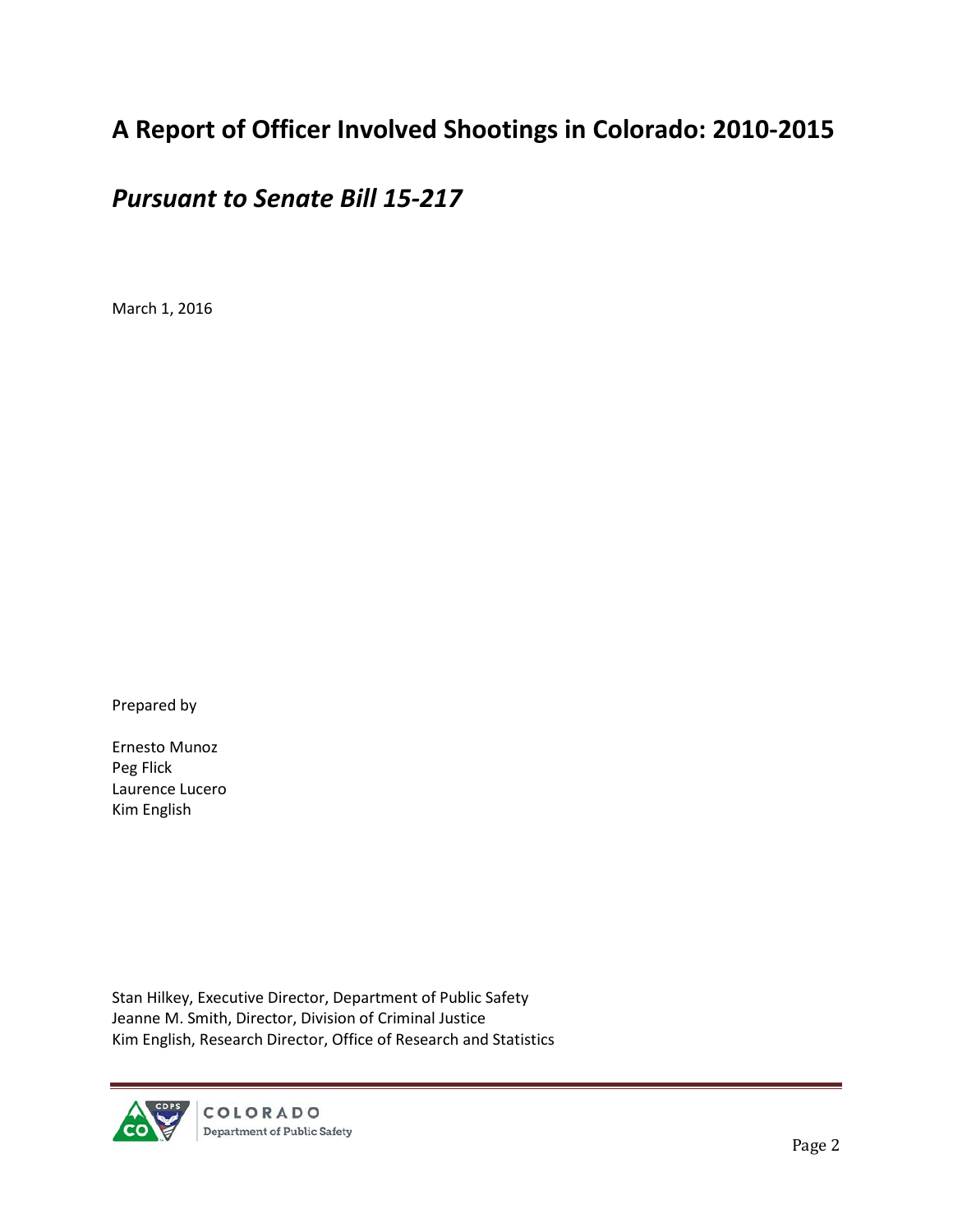## <span id="page-2-0"></span>**Acknowledgements**

The Division of Criminal Justice, Office of Research and Statistics, is extremely grateful to the group of law enforcement representatives who, at the onset of this project, met with researchers to discuss the data elements required in Senate Bill 15-217 and assist in the development of the data collection instrument. Many thanks to Dave Holdren from the Mesa County Sheriff's Office, Paul Quimby and Carl Winterbower from the Grand Junction Police Department, David Rogers from the Boulder County Sheriff's Office, Chris Wyckoff and Stephanie Lord from the Denver Police Department, Bernadette Rankin from the Golden Police Department, and Kim Kinion from the Golden Police Department.

We also thank the 48 law enforcement agencies that provided the data presented in this report.

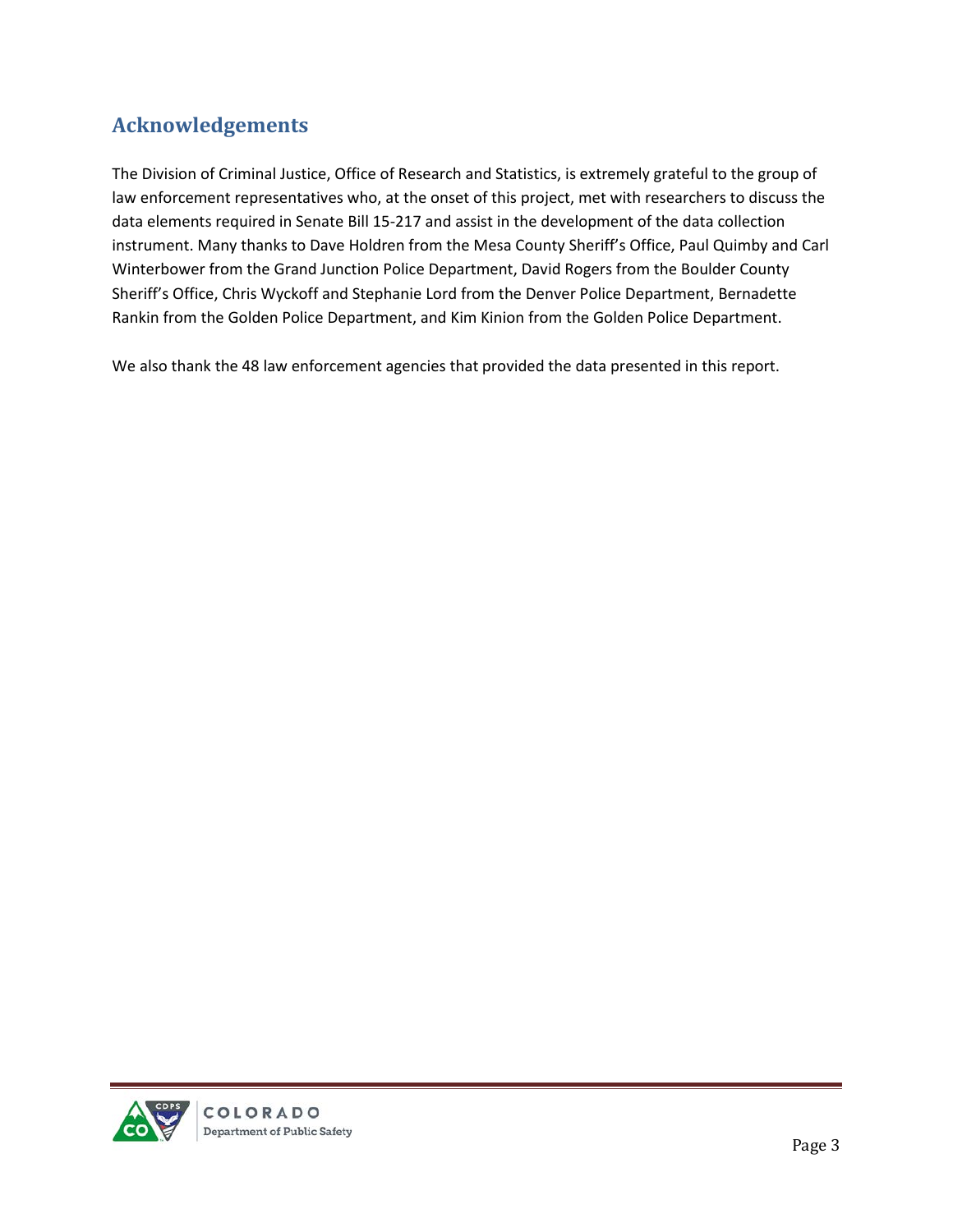## <span id="page-3-0"></span>**Table of Contents**

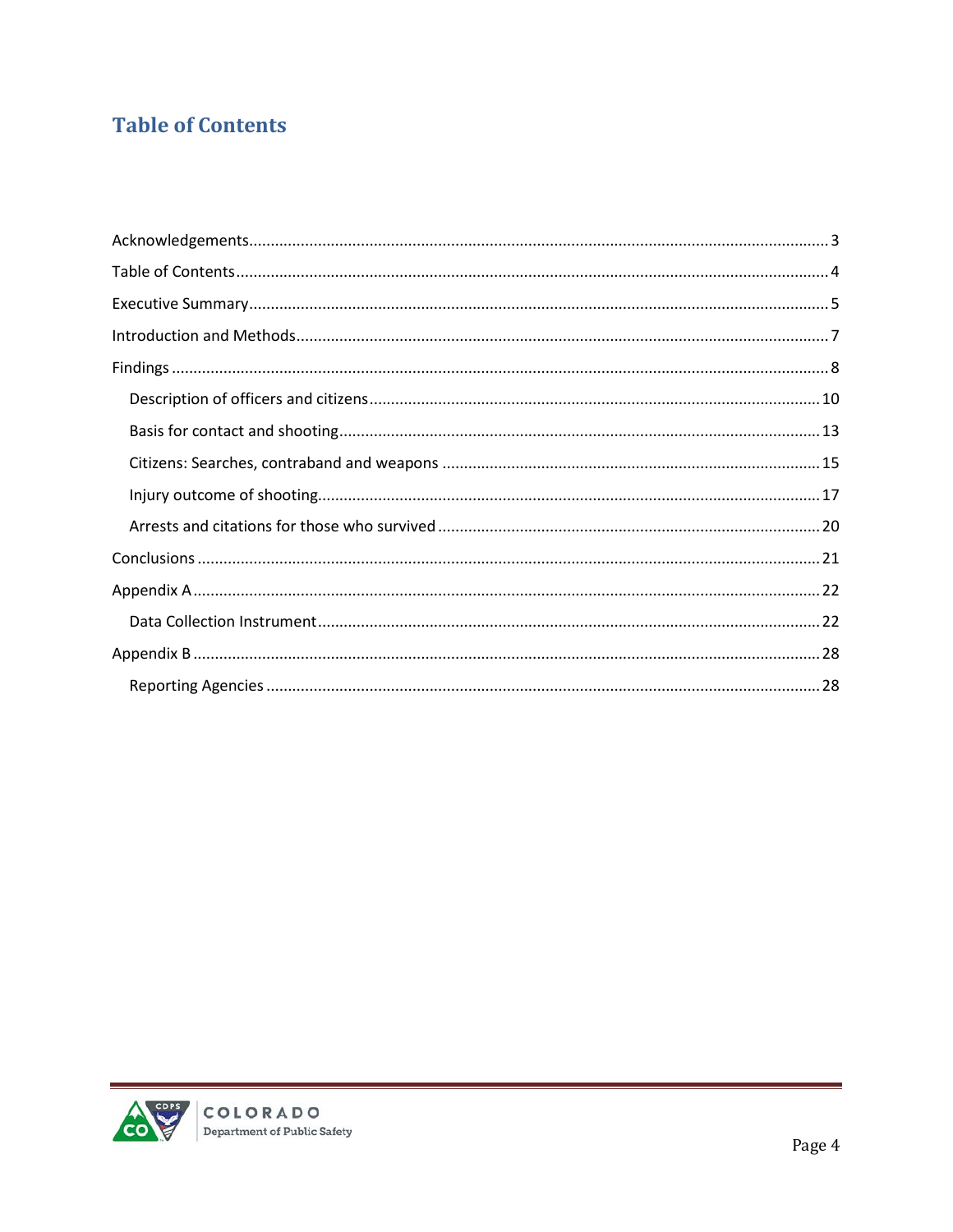### <span id="page-4-0"></span>**Executive Summary**

In 2015, the Colorado General Assembly passed Senate Bill 15-217, which mandated that state and local law enforcement agencies report specific information to the Division of Criminal Justice (DCJ) in the Department of Public Safety in the event that the agency "employs a peace officer who is involved in an officer-involved shooting that results in a person suspected of criminal activity being shot at by the officer."<sup>[1](#page-4-1)</sup> S.B.15-217 mandated DCJ to analyze and report the data on an annual basis. This first report, as specified in S.B. 15-217, documents findings based on data received by DCJ regarding officer involved shootings that occurred during a 5½ year period between January 1, 2010 and June 30, 2015.

During the time period under study, 47 law enforcement agencies reported 192 shooting incidents involving 313 officers and 219 citizens. Most of the citizens and officers were white (57% and 83%, respectively), reflecting the overall Colorado population, but the citizen group included 28% Hispanics and 14% Blacks. As a group, the citizens were younger, on average, than the officers. Among the citizens, Blacks were youngest (average age 28), compared to an average age of 31 for Hispanics and 38 for Whites.

Over half (56%) of the incidents were originated by a call for service. Agencies reported that in twothirds (65%) of shooting incidents, officers perceived an imminent threat to officers or citizens, and in another 20% of incidents, a shot(s) was fired at the officer. The officer perceived some level of threat in 10% of incidents, and three incidents (2%) involved preventing an escape. In 74% of the cases, a verbal warning was issued before the incident. For about one-third of citizens (34%), there was some indication of intoxication with alcohol, drugs or a combination of those.

Agencies reported that a weapon was involved in at least 84% of incidents, and most often that weapon was a handgun (46%) followed by a motor vehicle that was perceived by the officer to be used as a weapon (12%), and a knife/cutting instrument (7%). Firearms (including handguns, rifles, and shotguns) were present in 57% of incidents. Black citizens were significantly more likely to have a firearm (83%) compared to Whites (52%) and Hispanics (53%).

Ninety-one (91%) of officers were neither injured or killed compared to 19% of citizens. Nearly half (43%) of citizens were killed and another 38% were wounded. Citizens who were killed or wounded were likely to be perceived by the officer as an imminent threat. Fifty-two percent of Hispanics were killed, as were 40% of Whites and 37% of Blacks. Almost half (47%) of Blacks were wounded as were 32% of Hispanics and 40% of Whites.

Among citizens who survived these encounters, 86% were arrested or cited for a crime (there was no difference across race/ethnicity). The most common charge was attempted first degree murder followed

<span id="page-4-1"></span> $<sup>1</sup>$  C.R.S. 24-33.5-517(1).</sup>

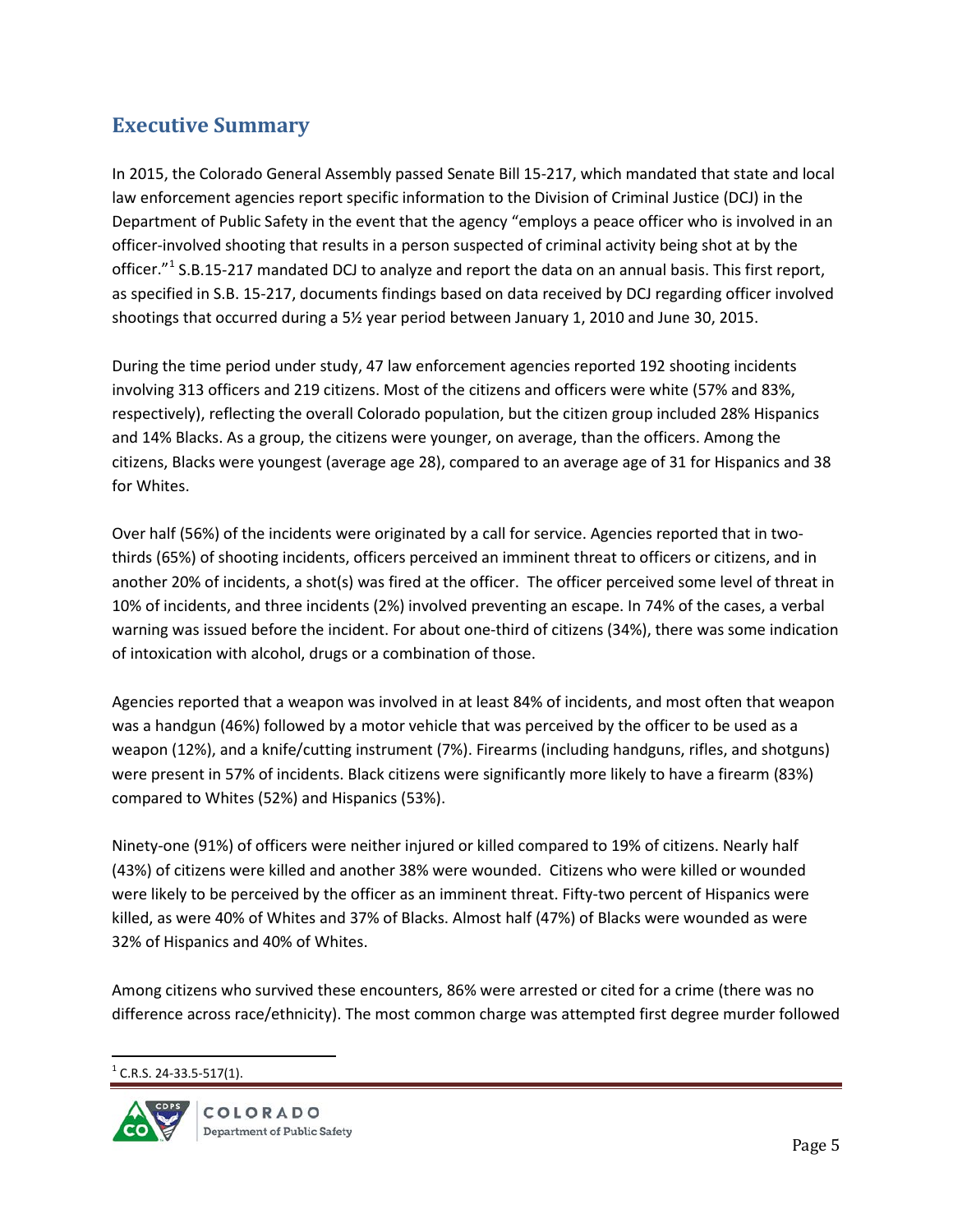by first degree assault. Other common charges included felony menacing, criminal mischief, and assault on a peace officer.

Note that the data reported here represent information provided by 48 law enforcement agencies, 47 of which reported officer-involved shootings between January 1, 2010 and June 30, 2015*. It is not possible to know if every incident was reported to the Division of Criminal Justice.* Two agencies submitted data (on one incident each) well after the statutory deadline<sup>[2](#page-5-0)</sup> and these two incidents were not included in the findings presented here.

<span id="page-5-0"></span> $2$  Senate Bill 15-217 mandated that law enforcement agencies submit the data to the Division of Criminal Justice by September 1, 2015.

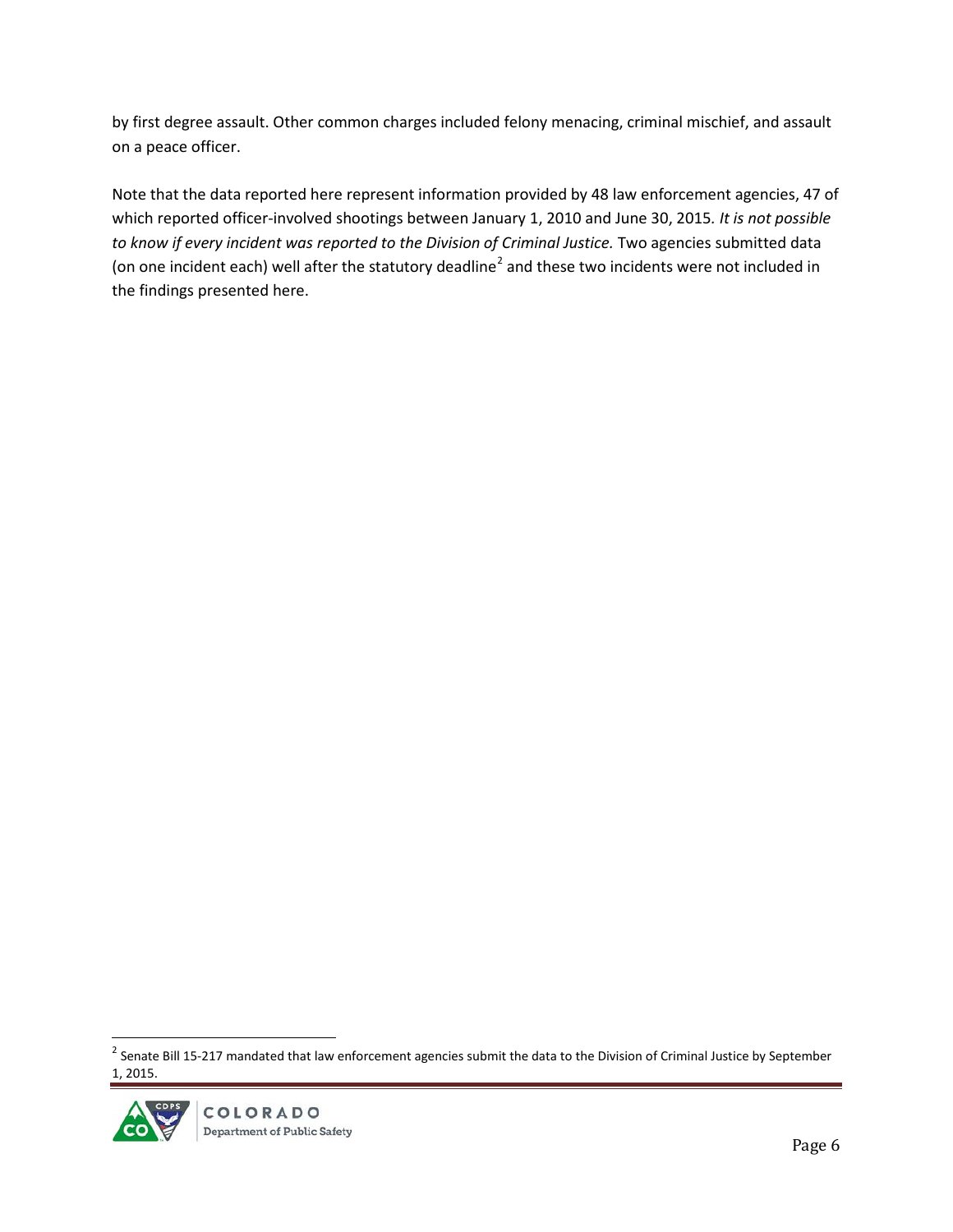### <span id="page-6-0"></span>**Introduction and Methods**

**Background.** In 2015, the Colorado General Assembly passed Senate Bill 15-217, which mandated that state and local law enforcement agencies report specific information to the Division of Criminal Justice (DCJ) in the Department of Public Safety in the event that the agency "employs a peace officer who is involved in an officer-involved shooting that results in a person suspected of criminal activity being shot at by the officer."<sup>[3](#page-6-1)</sup> As specified in the bill, state and local law enforcement agencies include the Colorado State Patrol, the Colorado Bureau of Investigation, a county sheriff's office, a municipal police department, the Division of Parks and Wildlife, or a town marshal's office.

S.B. 15-217 asked for the following information to be collected from law enforcement agencies:

- a) The age, gender, sexual orientation, race, ethnicity, and medically-documented physical or mental disability of the suspect;
- b) The age, gender, race, and ethnicity of the peace officer;
- c) The officer's basis for the contact or stop that led to the officer-involved shooting;
- d) The officer's basis for the shooting, and whether the officer or any other officer responding to the scene issued a verbal warning before shooting;
- e) Whether the officer or any other officer responding to the scene conducted a search and, if so, whether the search was conducted pursuant to probable cause, with consent, or pursuant to any other lawful exception to the warrant requirement, and whether contraband was found and, if so, the nature of the contraband; and,
- f) Whether the officer or any other officer responding to the scene arrested or issued a citation to anyone and, if so, the crimes charged as a result of the arrest or citation.

S.B.15-217 mandated DCJ to analyze and report the data on an annual basis. This first report, as specified in S.B. 15-217, documents findings based on officer involved shootings that occurred during a 5½ year period between January 1, 2010 and June 30, 2015.

**Organization of this report.** This report is organized as follows: This section provides an overview of the study; the following section presents the findings and conclusions.

### *Study Methods*

**Stakeholder group convened.** Following the passage of S.B. 15-217, the Division of Criminal Justice, Office of Research and Statistics (ORS), convened a small group of law enforcement officers and crime analysts from eight agencies to discuss the collection of the data mandated in the bill. This group assisted in the development of response categories that were incorporated into the electronic data

<span id="page-6-1"></span> $3$  C.R.S. 24-33.5-517(1).

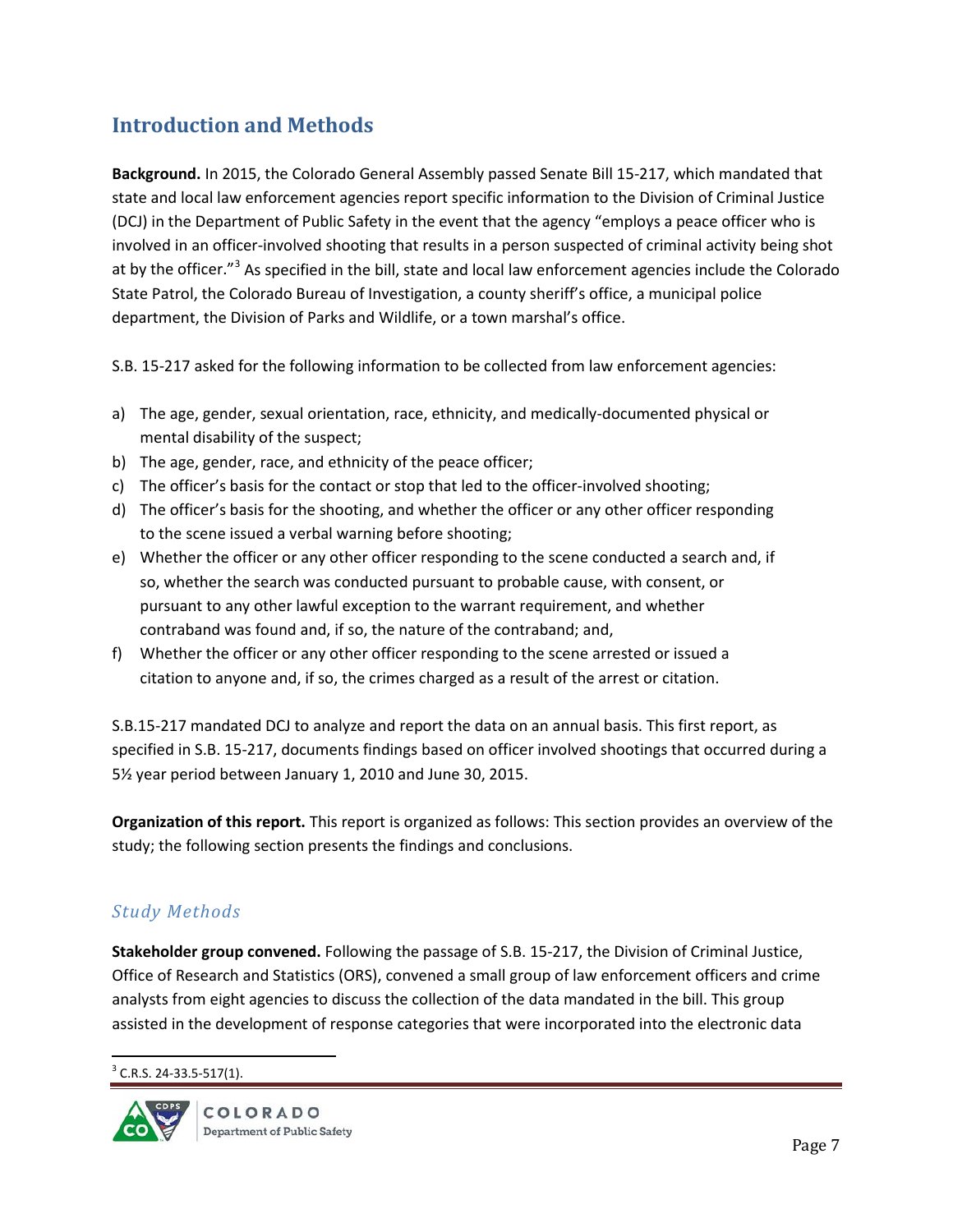collection instrument that was posted on the Division's web site for agencies to use (see Appendix A). This group also determined that the following additional data elements should be included in the data collection instrument.

- Location and date of the incident
- A narrative of the incident
- Whether the citizen had a weapon and if so what type of weapon
- Whether the citizen was wounded or killed and
- Whether the peace officer was wounded or killed

**Data collection.** The data collection instrument consisted of a series of questions about the incident, another group of questions about the suspects, and a third block of questions about the officers (see Appendix A). To capture all citizens involved in an incident, the instrument allowed for data to be collected on up to five different citizens.<sup>[4](#page-7-1)</sup> Similarly, the form allowed documentation of up to five different officers involved in an incident. If more suspects or officers were involved, the agencies were to append that information, however, no agencies did so.

S.B.15-217 required any state and local agency that employs a peace officer to report on officer-involved shootings that occurred between January 1, 2010 and June 30, 2015. The approximately 279 agencies mandated to report include county sheriff offices, municipal police departments, town marshal's offices, the Colorado Bureau of Investigation, the Colorado State Patrol, and the state Division of Parks and Wildlife in the Department of Natural Resources.

Forty-eight agencies reported data to DCJ, and 47 agencies had at least one officer that was involved in an incident. For ten incidents, two agencies reported the same incident since multiple agencies were on the scene. Because of uncertainty regarding the identity of the citizens involved, all incidents, including these ten duplicates, were included in the analysis.

It is unknown if the incidents reported here represent all officer-involved shootings during the time period of study.

## <span id="page-7-0"></span>**Findings**

Forty-eight agencies<sup>[5](#page-7-2)</sup> reported a total of 192 incidents that occurred between January 2010 and June 2015.<sup>[6](#page-7-3)</sup> Figure 1 shows the number of incidents by year with 2015 data available only through the month of June. From 2011 through 2014 the number of incidents increased over the years reaching 40 in 2014.

<span id="page-7-2"></span><span id="page-7-1"></span> $<sup>5</sup>$  Approximately 279 agencies meet the reporting requirements in S.B. 15-217.</sup>



<span id="page-7-3"></span> $<sup>4</sup>$  DCJ also provided a spreadsheet format that allowed for reporting an unlimited number of officers and citizens.</sup>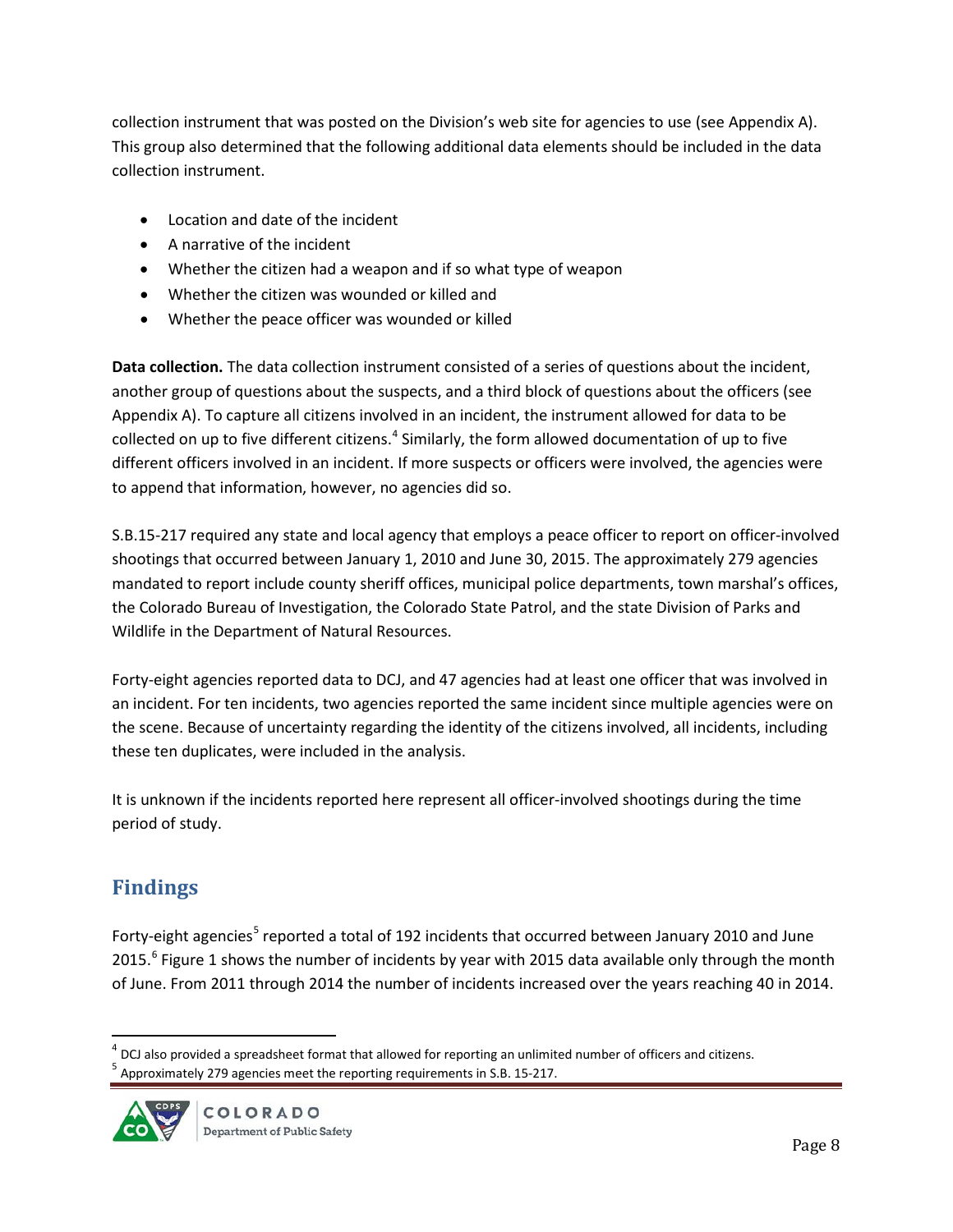

**Figure 1. 192 incidents by year.** *Note 2015 represents the first 6 months of the year.*

These 192 incidents involved 313 officers and 219 citizens.<sup>[7](#page-8-0)</sup> As shown in Table 1, in 89% of the incidents there was only one citizen. In 55% of incidents there was only one officer and one citizen, and in 63% of incidents, there was one officer and up to five citizens.

|                  |        | Number of citizens (n=219) |        |        |              |
|------------------|--------|----------------------------|--------|--------|--------------|
| Number of        |        |                            |        |        |              |
| officers (n=313) | 1      | 2                          | 3      | 5      | <b>Total</b> |
| 1                | 55%    | 5%                         | 2%     | 1%     | 63%          |
| 2                | 20%    | 1%                         | $>1\%$ | 0%     | 22%          |
| 3                | 8%     | 0%                         | $>1\%$ | 0%     | 9%           |
| 4                | 3%     | 1%                         | 0%     | 0%     | 4%           |
| 5                | $>1\%$ | $>1\%$                     | 0%     | $>1\%$ | 1%           |
| 6                | 1%     | 0%                         | 0%     | 0%     | 1%           |
| <b>Total</b>     | 89%    | 7%                         | 3%     | 1%     | 100.0%       |

Table 1**. Composition of citizens and officers in 192 incidents**

Note: No incidents were reported with four citizens.

 $6$  An additional two agencies reported 2 incidents, but this information was provided to DCJ well after the statutory deadline and is not included in the analyses presented here.<br><sup>7</sup> Please note that in the tables that follow, the number (n) of cases will vary depending on whether the analysis is focused on

<span id="page-8-0"></span>incidents (n=192), officers (n=313) or citizens (n=219).

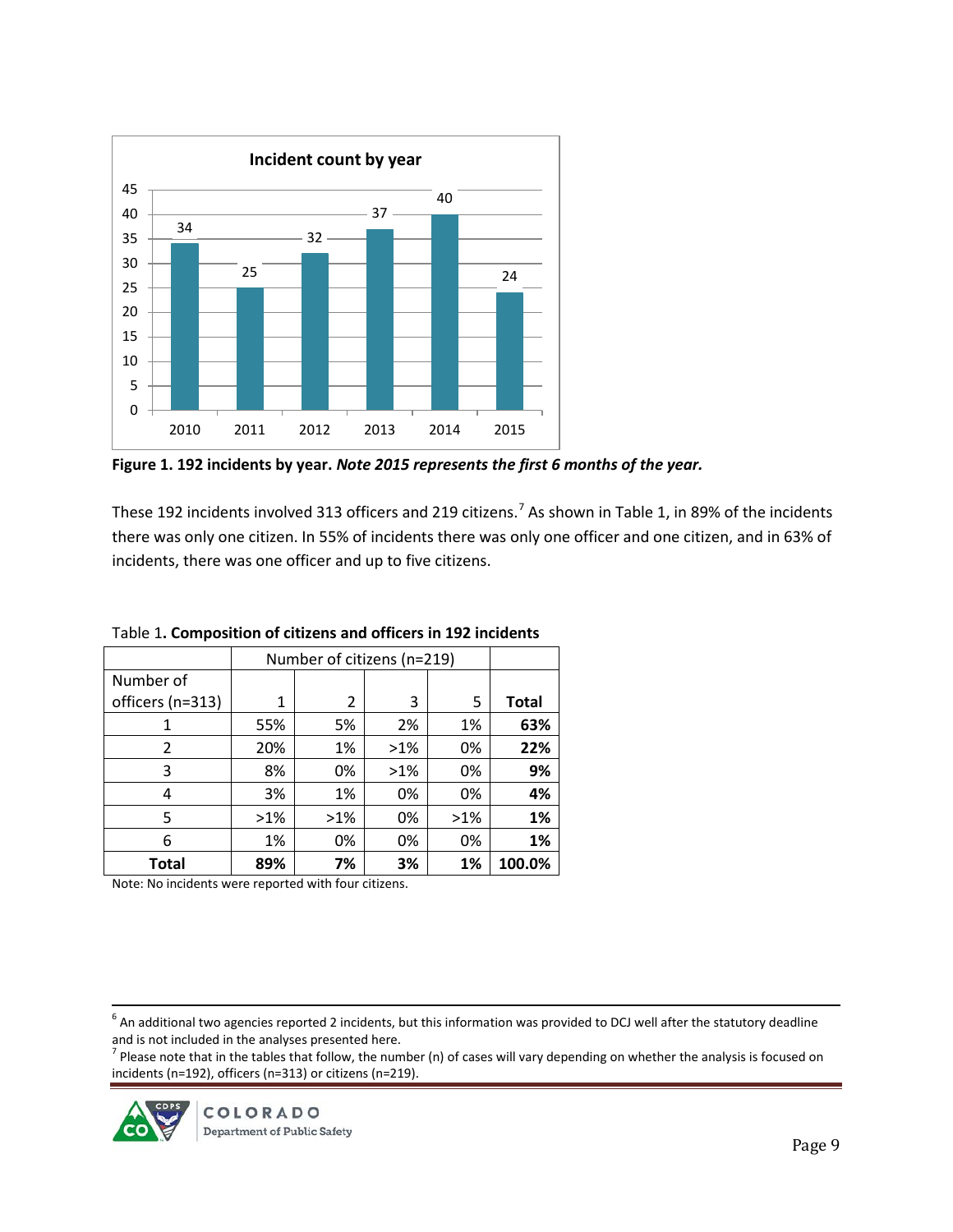### <span id="page-9-0"></span>**Description of officers and citizens**

Most of the officers and most of the citizens were male. Table 2 shows the distribution of males and females among officers and citizens. For officers, 96% were male and 4% were female. The proportion of females among citizens was larger than the proportion of females among officers. For citizens, approximately one out of every 10 citizens was a female.

| Gender | <b>Officers</b> | <b>Citizens</b> |
|--------|-----------------|-----------------|
|        | 313             | 219             |
| Male   | 96%             | 91%             |
| Female | 4%              | 9%              |
| Total  | 100%            | 100%            |

|  |  |  |  |  | Table 2. Gender of officers and citizens |
|--|--|--|--|--|------------------------------------------|
|--|--|--|--|--|------------------------------------------|



**Figure 3. Number of officers (n=313) or citizens (n=219) for various age categories**

Figure 3 shows the number of individuals falling into 5-year age categories. Citizens tended to be younger than the officers. Nearly half (41%) of citizens were between the ages of 20-29. Officers were older, with only 15% between the ages of 20-29, and 45% of officers between the ages of 35-44. The mean age of the citizens was 34 and the mean age of the officers was 38.

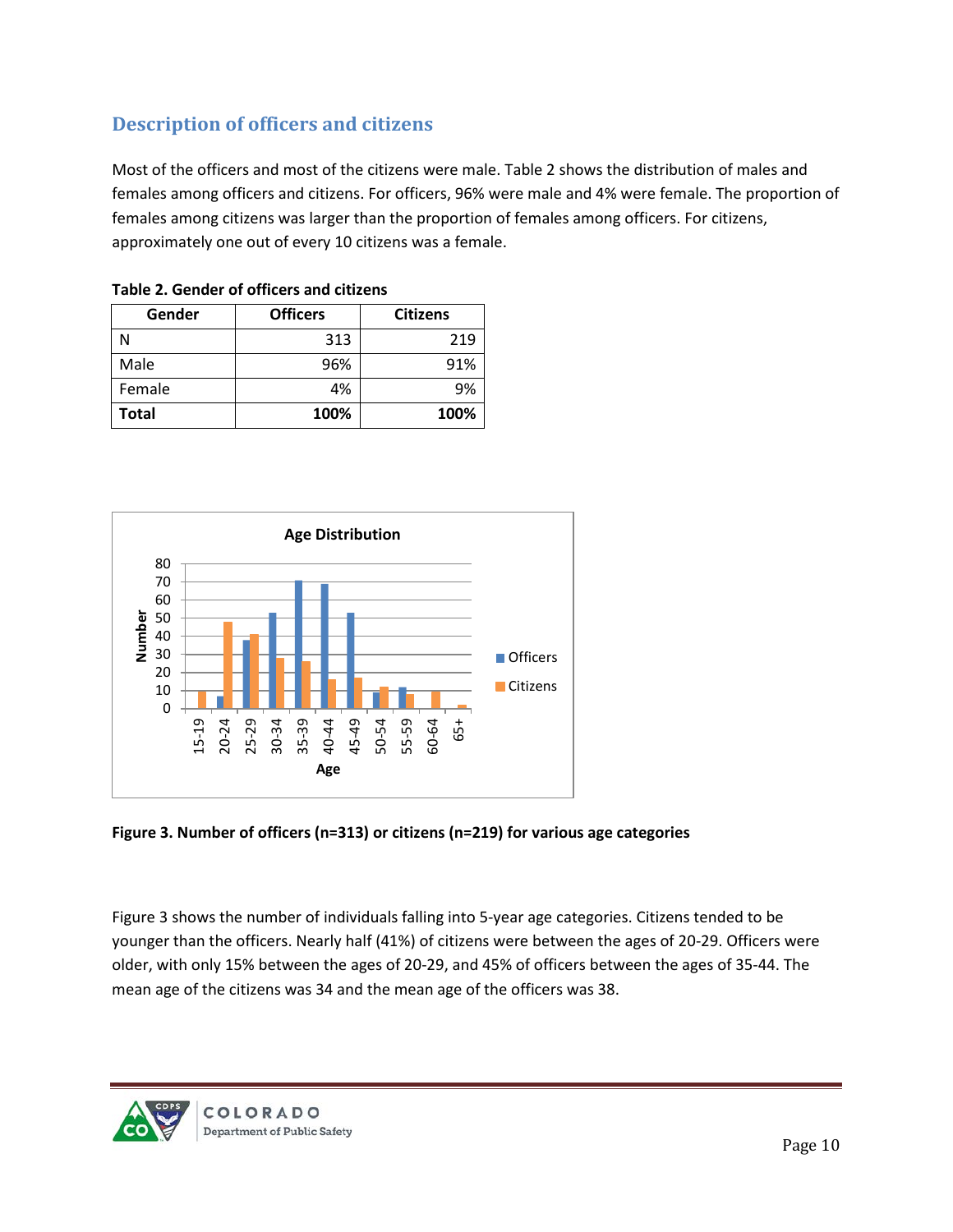White citizens were older and Black citizens were younger (data not presented). The average age of White citizens involved in these shootings was 38, while the average age of Blacks was 28. The average age for Hispanics was 31.

| Race/Ethnicity | <b>Officers</b> | <b>Citizens</b> |
|----------------|-----------------|-----------------|
| N              | 313             | 219             |
| White          | 83%             | 57%             |
| Hispanic       | 9%              | 28%             |
| <b>Black</b>   | 4%              | 14%             |
| Other/Unknown  | 3%              | 1%              |
| Missing        | $>1\%$          | 0%              |
| <b>Total</b>   | 100%            | 100%            |

**Table 3. Race/ethnicity of officers and citizens**

Table 3 shows the distribution of race/ethnicity for officers and citizens.<sup>[8](#page-10-0)</sup> Four out of five officers were White (83%), 9% were Hispanic, 4% were Black and 3% were other/unknown. The group of citizens was 57% White, 28% Hispanic, 14% Black, and 1% other/unknown.

According to the State Demographer's Office, between 2011 and 2014, the race/ethnicity of the state population was as follows:

| $\bullet$ | White non-Hispanic | 70% |
|-----------|--------------------|-----|
| $\bullet$ | Hispanic           | 21% |
| $\bullet$ | <b>Black</b>       | 4%  |
| $\bullet$ | Asian              | 3%  |
| $\bullet$ | American Indian    | 1%  |

In this study, although both groups--officers and citizens--were mostly White, the group of officers is overrepresented in Whites and underrepresented in Hispanics compared to the general population in Colorado. The group of citizens is underrepresented in Whites and overrepresented in Hispanic and Blacks, compared to the general population in Colorado.

<span id="page-10-0"></span> $8$  Because there were few cases of Asian, American Indian, and "unknown," these categories were combined into "other/unknown." There were no cases involving of Native Hawaiians or Pacific Islanders.

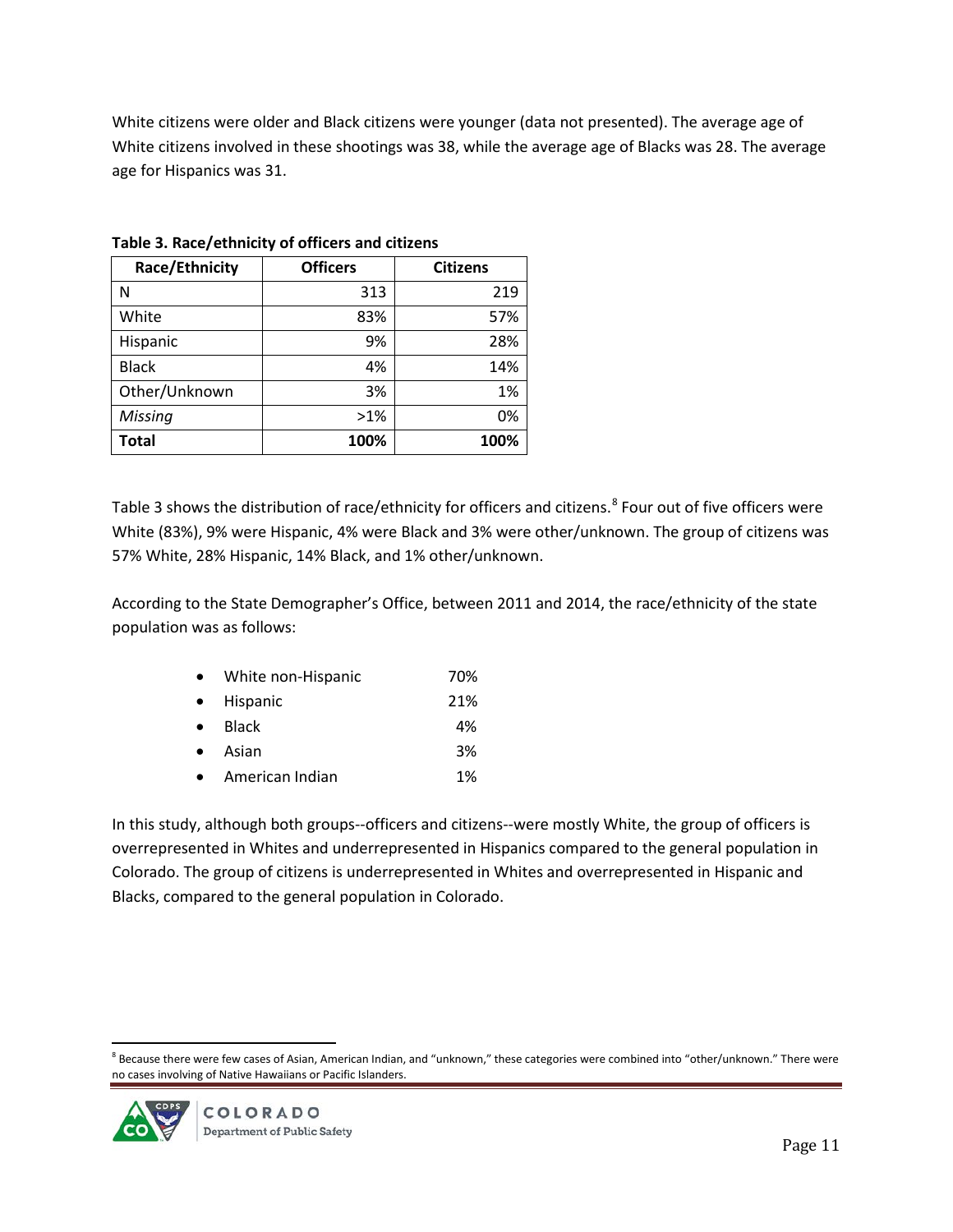|           |       |                 |              | Other or |       |
|-----------|-------|-----------------|--------------|----------|-------|
| Age       | White | <b>Hispanic</b> | <b>Black</b> | Unknown  | Total |
| N         | 125   | 62              | 30           | 2        | 219   |
| 15-19     | 6%    | 1%              | 3%           | 0%       | 4%    |
| $20 - 24$ | 15%   | 29%             | 37%          | 0%       | 22%   |
| $25 - 29$ | 14%   | 21%             | 30%          | 50%      | 19%   |
| 30-34     | 13%   | 16%             | 7%           | 0%       | 13%   |
| 35-39     | 8%    | 21%             | 10%          | 0%       | 12%   |
| 40-44     | 10%   | 2%              | 7%           | 0%       | 7%    |
| 45-49     | 11%   | 3%              | 3%           | 0%       | 8%    |
| 50-54     | 9%    | 2%              | 0%           | 0%       | 5%    |
| 55-59     | 6%    | 2%              | 0%           | 0%       | 4%    |
| 60-64     | 6%    | 2%              | 0%           | 0%       | 4%    |
| $65+$     | 2%    | 0%              | 0%           | 0%       | 1%    |
| Missing   | 0%    | 1%              | 3%           | 50%      | 1%    |
| Total     | 100%  | 100%            | 100%         | 100%     | 100%  |

**Table 4. Age and race/ethnicity of citizens**

Table 4 shows the age distribution by race/ethnicity of citizens. Two-thirds (67%) of Black citizens were in their 20s compared to 50% of Hispanics and 29% of Whites.

| <b>Sexual</b>      |     |      |
|--------------------|-----|------|
| <b>Orientation</b> | N   | %    |
| Unknown            | 198 | 90%  |
| Straight           | 21  | 10%  |
| Lesbian            | N/A | N/A  |
| Gay                | N/A | N/A  |
| <b>Total</b>       | 219 | 100% |
|                    |     |      |

**Table 5. Sexual orientation of citizens**

Among the requested information in S.B. 15-217 was the sexual orientation of the citizens. Based on the information provided by law enforcement agencies and depicted in Table 5, the sexual orientation of most citizens (90%) was unknown. Sexual orientation was identified as "straight" for 10% of citizens.

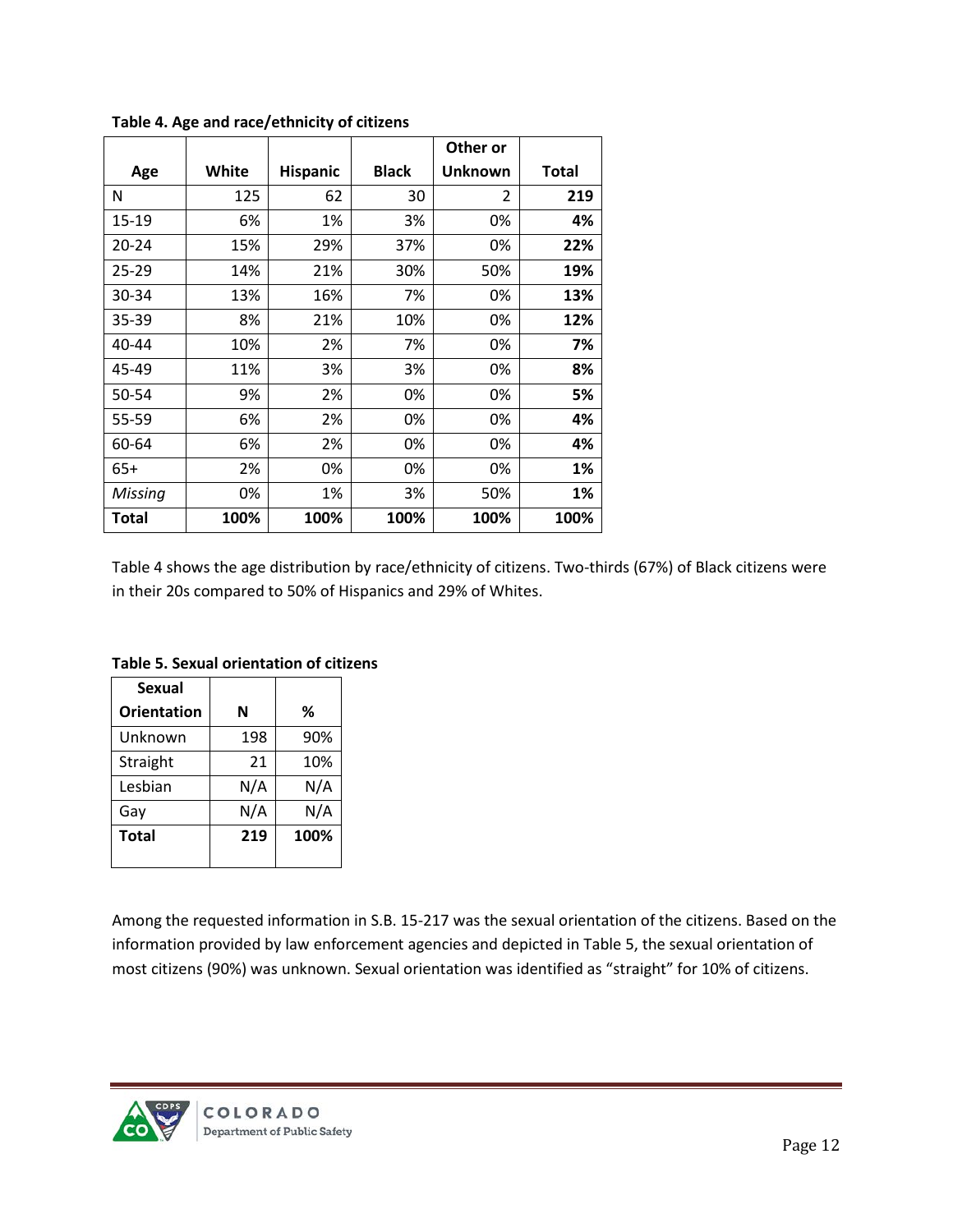| ,                 |     |      |  |
|-------------------|-----|------|--|
| <b>Disability</b> | N   | %    |  |
| Not evident       | 156 | 71%  |  |
| Mental            | 13  | 6%   |  |
| Physical          | 2   | 1%   |  |
| Unknown           | 48  | 22%  |  |
| <b>Total</b>      | 219 | 100% |  |

#### **Table 6. Disability of citizens**

As shown in Table 6, a mental/physical disability was not evident for 71% of citizens and unknown for another 22%. Officers reported a mental disability in 6% of citizens and a physical disability in 1% of citizens. Note that the statute requires reporting on mental and physical disability but these are not defined.

### <span id="page-12-0"></span>**Basis for contact and shooting**

S.B. 15-217 asked for information on the officer's basis for the contact or stop of the citizen and the officer's basis for the shooting. As shown in Table 7, a call for service was the most frequent basis for the contact (in 56% of incidents) that led to the officer-involved shooting. A law enforcement investigation was the basis of contact in 13% of incidents, and a traffic stop was the basis in 12% of cases. These three types of initial contact (call for service, investigation, and traffic stop) accounted for 81% of the incidents.

| <b>Basis</b>       |     | %      |
|--------------------|-----|--------|
| Call for service   | 107 | 56%    |
| Investigation      | 25  | 13%    |
| Traffic stop       | 24  | 12%    |
| Warrant            | 15  | 8%     |
| Tactical team call | 11  | 6%     |
| Citizen flag down  | 1   | $>1\%$ |
| Other              | q   | 5%     |
| Total              | 192 | 100%   |

#### **Table 7. Basis for initial contact by incident**

Table 8 shows the basis for initial contact by the race/ethnicity of the citizens. In Table 8 the distribution for Whites was very similar to the total distribution reflected in in Table 7. Hispanics were more likely to be involved in traffic stops and investigations compared to Whites and Blacks. Blacks who were shot at were more frequently involved in a warrant or a tactical team call, as the basis for the initial contact.

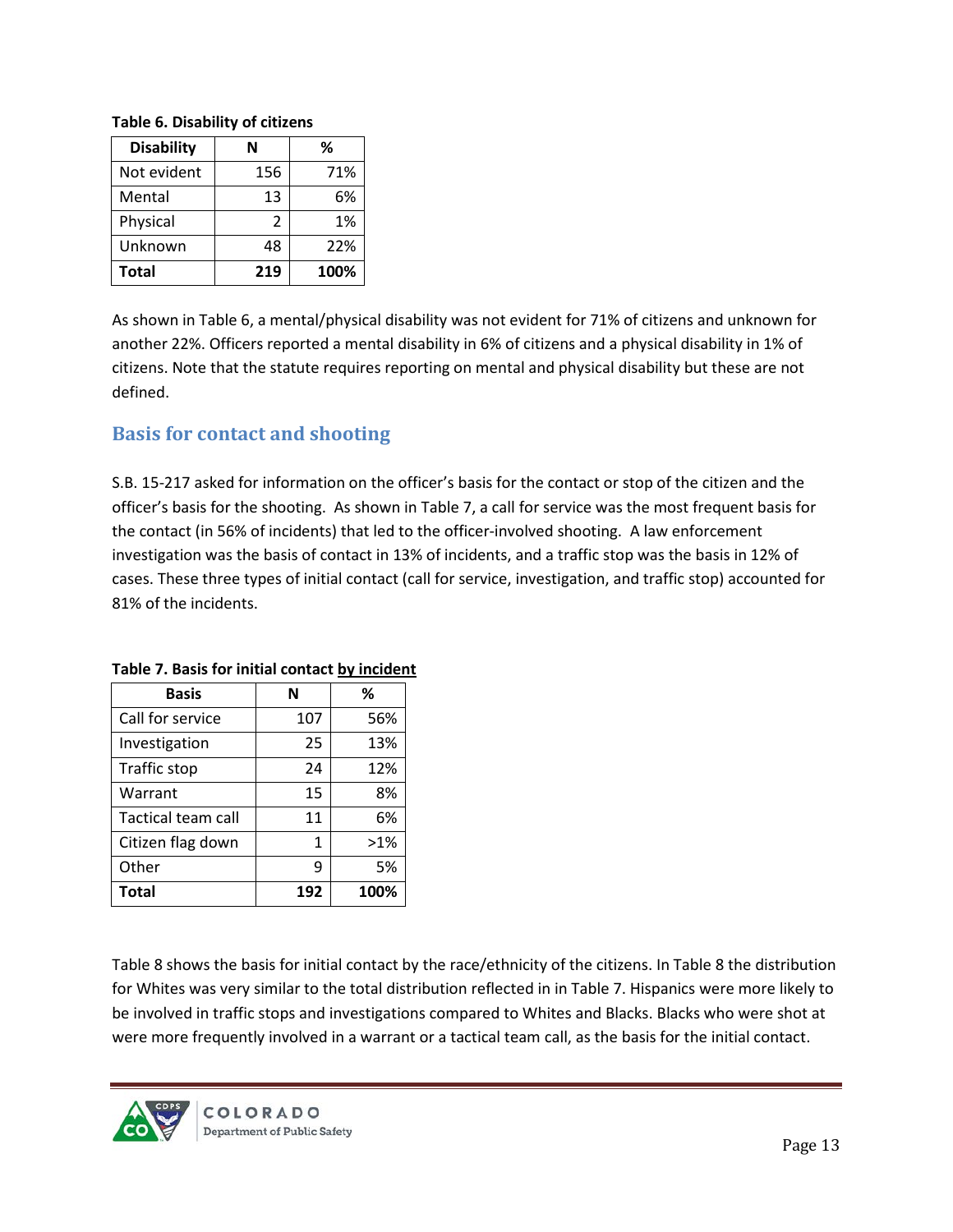|                    |       |                 |              | Other or |              |
|--------------------|-------|-----------------|--------------|----------|--------------|
|                    | White | <b>Hispanic</b> | <b>Black</b> | Unknown  | <b>Total</b> |
| N                  | 125   | 62              | 30           | 2        | 219          |
| Call for service   | 57%   | 48%             | 57%          | 50%      | 54%          |
| Investigation      | 11%   | 16%             | 7%           | 50%      | 12%          |
| Traffic stop       | 14%   | 19%             | 10%          | 0%       | 15%          |
| Warrant            | 8%    | 5%              | 10%          | 0%       | 7%           |
| Tactical team call | 5%    | 3%              | 10%          | 0%       | 5%           |
| Citizen flag down  | 1%    | 0%              | 0%           | 0%       | 0%           |
| Other              | 4%    | 8%              | 6%           | 0%       | 5%           |
| Total              | 100%  | 100%            | 100%         | 100%     | 100%         |

**Table 8. Basis for initial contact by race/ethnicity of citizens**

\*Note that the percentages in the total column here differ from those shown in Table 6 because Table 6 analyzed incidents and Table 7 analyzed citizens.

As shown in Table 9, agencies reported that in two-thirds (65%) of shooting incidents, officers perceived an "imminent threat" to an officer or a citizen. In another 20% of incidents the officer was shot at by the citizen. In 10% of the incidents the officer perceived a less-than-imminent threat to the officer, another officer or a citizen. The remaining eight incidents involved preventing an escape, conducting an arrest, and three incidents that fell into the other category. An analysis of the basis for shooting across race/ethnicity found no differences (data not presented).

| Basis                 | N   | ℅      |
|-----------------------|-----|--------|
| Imminent threat       | 126 | 65%    |
| Shot fired at officer | 38  | 20%    |
| Perceived threat      | 20  | 10%    |
| Preventing an escape  | 3   | 2%     |
| Conducting an arrest  | 1   | $>1\%$ |
| Other                 | 3   | 2%     |
| Missing               | 1   | $>1\%$ |
| <b>Total</b>          | 192 | 100%   |

**Table 9. Basis for officer shooting by incident**

In 74% of the incidents, a verbal warning was issued before the incident (see Table 10). In one out of every 4 incidents, no verbal warning was issued. This corresponds generally to the information presented in Table 9 which shows that, for 20% of incidents, the basis for the officer-involved shooting was that a shot was fired at the officer.

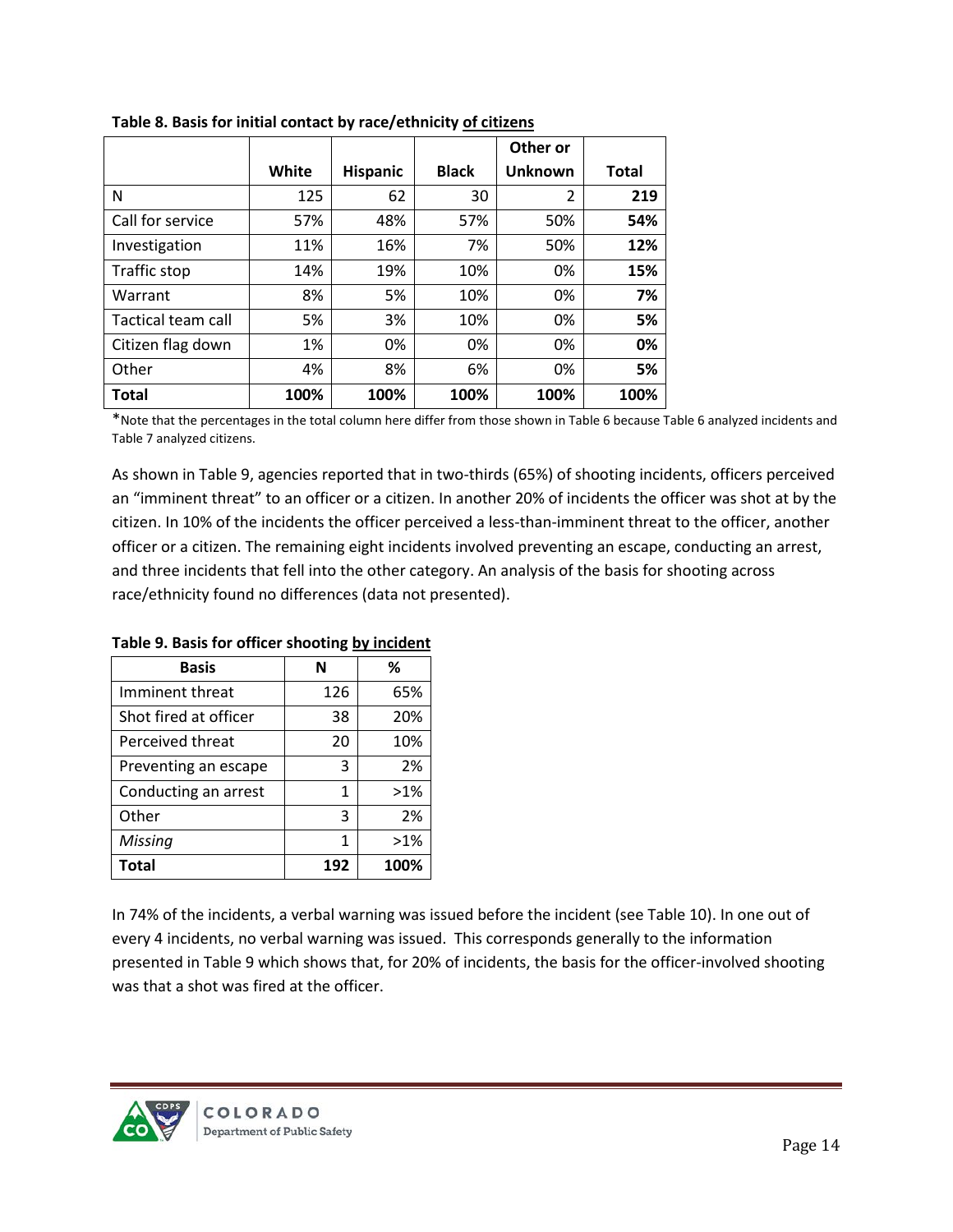| <b>Issued verbal warning</b> | N   |      |
|------------------------------|-----|------|
| Yes                          | 142 | 74%  |
| No                           | 47  | 24%  |
| Missing                      | ર   | 2%   |
| Total                        | 192 | 100% |

**Table 10. Officer issued verbal warning during the incident**

At the request of the law enforcement representatives convened by DCJ after the passage of S.B. 15- 217, the data collection instrument included questions regarding intoxication of the citizen. As reflected in Table 11, this information was unknown for 53% of citizens. For an additional 13% there was no evidence of intoxication. For about one-third of citizens (34%), there was some indication of intoxication with alcohol, drugs or a combination of those.

| Under influence of          |     | %       |
|-----------------------------|-----|---------|
| Alcohol                     | 32  | 15%     |
| Drugs                       | 25  | 11%     |
| Alcohol and drugs           | 18  | 8%      |
| No evidence of intoxication | 28  | 13%     |
| Unknown                     | 115 | 53%     |
| <b>Missing</b>              | 1   | $< 1\%$ |
| Total                       | 219 | 100%    |

**Table 11. Intoxication of citizens**

### <span id="page-14-0"></span>**Citizens: Searches, contraband and weapons**

Table 12 shows that over 90% of citizens represented in these officer-involved shootings were *not* searched for contraband prior to the incident, according to the data provided by law enforcement agencies. Five percent of citizens were searched with probable cause, 4 percent involved a warrant, and 1 percent occurred with consent.

**Table 12. Type of search for citizen**

| <b>Type of Search</b> | Ν   | <b>No</b> | Yes | missing | Total |
|-----------------------|-----|-----------|-----|---------|-------|
| Search                | 219 | 91%       | 8%  | 0%      | 100%  |
| Probable cause        | 219 | 93%       | 5%  | 1%      | 100%  |
| With consent          | 219 | 97%       | 1%  | 2%      | 100%  |
| Warrant               | 219 | 95%       | 4%  | 1%      | 100%  |

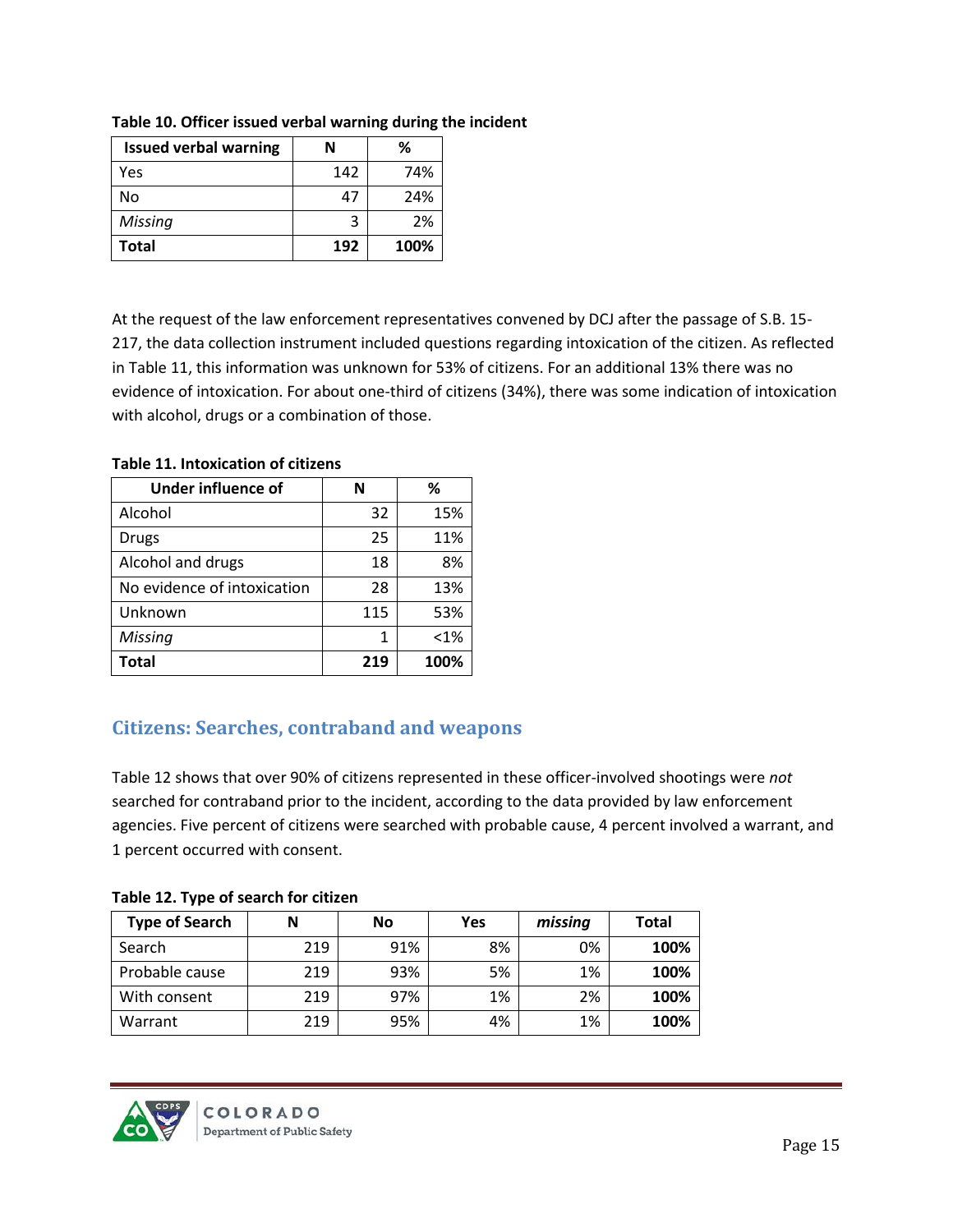S.B. 15-217 requires law enforcement agencies to report whether contraband was found on the citizen. In response to this question, agencies reported that no contraband was found in over half (55%) of incidents (see Table 13). Also, in response to this question, agencies reported that 23% of citizens had a weapon, and drugs, drug paraphernalia, and weapons were noted in another 13% of cases.<sup>[9](#page-15-0)</sup>

| Contraband                      | N   | ℅    |
|---------------------------------|-----|------|
| No contraband                   | 120 | 55%  |
| Weapons                         | 50  | 23%  |
| Drugs/paraphernalia             | 16  | 7%   |
| Drugs/paraphernalia and weapons | 13  | 6%   |
| Other                           |     | 3%   |
| Missing                         | 13  | 6%   |
| <b>Total</b>                    | 219 | 100% |

#### **Table 13. Nature of contraband**

Information was collected on the type of weapon possessed by citizens by providing eight different choices of weapon type and the following three categories: no weapon, unknown, or other, as shown in Table 14. Overall, about 82% of citizens had a weapon.<sup>[10](#page-15-1)</sup> The percentage of citizens that had no weapon was 9%, and in 5% cases the presence of a weapon was unknown. In about half of the cases (47%) the weapon was a handgun. The second most common weapon was classified as a motor vehicle.

| Weapon                   | N   | ℅    |
|--------------------------|-----|------|
| Handgun                  | 103 | 47%  |
| Motor vehicle            | 27  | 12%  |
| No weapon                | 20  | 9%   |
| Knife/cutting instrument | 16  | 7%   |
| Rifle                    | 10  | 5%   |
| Shotgun                  | 8   | 4%   |
| <b>Blunt object</b>      | 5   | 2%   |
| Other firearm            | 3   | 1%   |
| Fire/incendiary device   | 1   | 0%   |
| Other                    | 9   | 4%   |
| Unknown                  | 12  | 5%   |
| Missing                  | 5   | 2%   |
| Total                    | 219 | 100% |

#### **Table 14. Weapon in possession by citizen**

<span id="page-15-0"></span> $9$  Please note that the information regarding weapons presented in Table 13 differs from that shown in Table 14 because the tables reflect answers to two different questions. Table 13 reflects the presence of a weapon(s) "as contraband" and this was reported for 23% of citizens whereas Table 14, reflecting agency responses to the question about weapons possessed by citizens (which includes motor vehicles as a weapon), shows only 9% of citizens did NOT have a weapon. <sup>10</sup> Please see Footnote 8.

<span id="page-15-1"></span>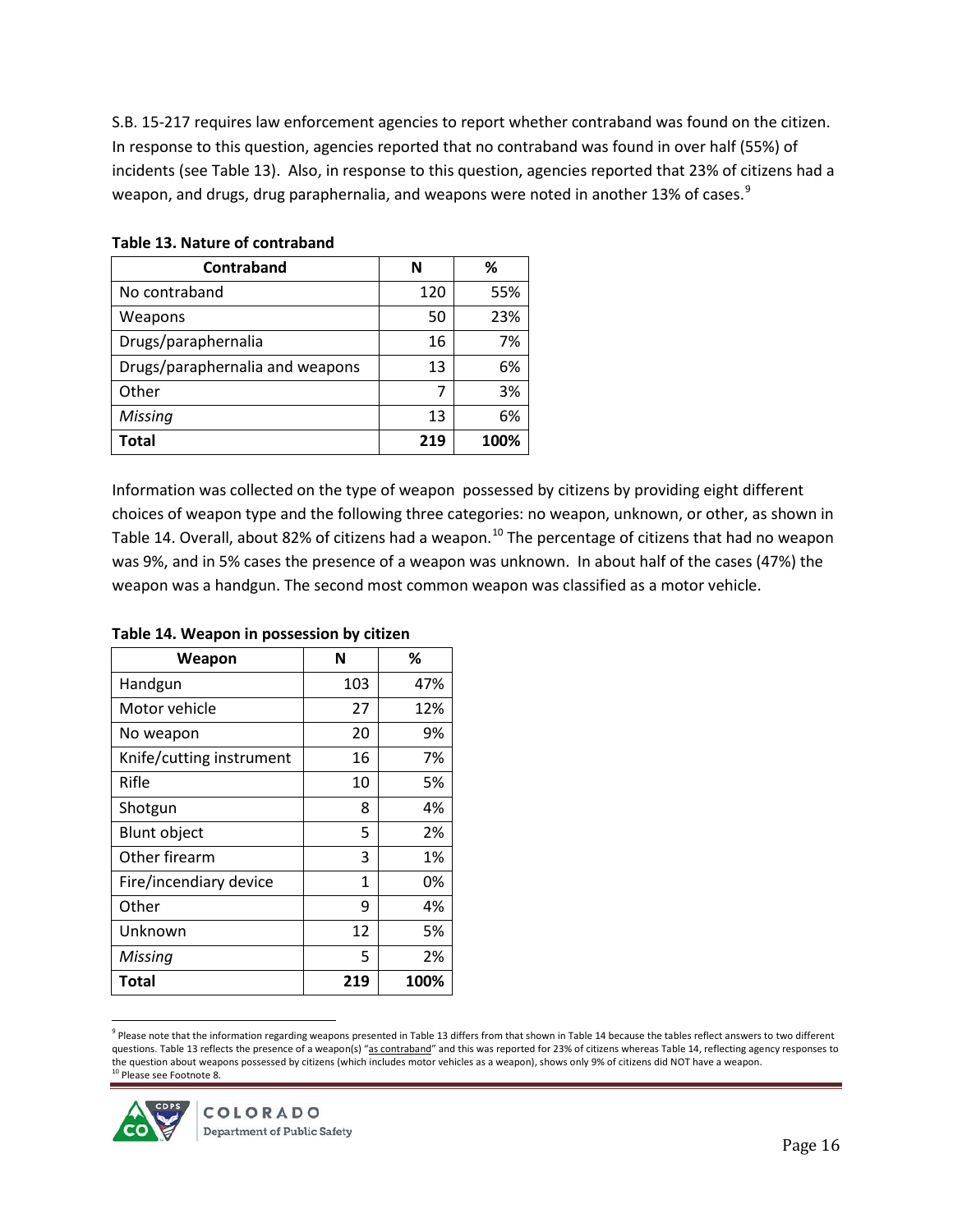To better understand these incidents, the weapon types were collapsed into the following broad categories: firearm, not a firearm, and other/unknown, as shown in Table 15. Handgun, rifle, shotgun, and any other firearm were included in the in the firearm category. "Not a firearm" includes motor vehicle, knife/cutting instrument, blunt object and fire/incendiary device.

Based on these broader categories, 57% of citizens had a firearm. Another 22% of citizens had one of the other listed weapons that was not a firearm.

| Weapon           | N   | %    |
|------------------|-----|------|
| Firearm          | 124 | 57%  |
| Not a firearm    | 49  | 22%  |
| No weapon        | 20  | 9%   |
| Other or unknown | 21  | 10%  |
| <b>Missing</b>   | 5   | 2%   |
| <b>Total</b>     | 219 | 100% |

**Table 15. Weapon in possession by citizen** 

Table 16 shows these broad categories of weapons by the race/ethnicity of the citizens. Four out of five Blacks (83 percent) had a firearm compared to approximately half of Whites and Hispanics. Slightly more than one-quarter of Whites (27 percent) and 19% of Hispanics had a non-firearm weapon.

|                  |       |                 |              | Other or |       |
|------------------|-------|-----------------|--------------|----------|-------|
| Weapon           | White | <b>Hispanic</b> | <b>Black</b> | unknown  | Total |
| N                | 125   | 62              | 30           | 2        | 219   |
| Firearm          | 52%   | 53%             | 83%          | 50%      | 57%   |
| Not a firearm    | 27%   | 19%             | 7%           | 50%      | 22%   |
| Other or unknown | 11%   | 8%              | 7%           | 0%       | 10%   |
| No weapon        | 8%    | 16%             | 0%           | 0%       | 9%    |
| Missing          | 2%    | 3%              | 3%           | 0%       | 2%    |
| <b>Total</b>     | 100%  | 100%            | 100%         | 100%     | 100%  |

**Table 16. Weapon by race/ethnicity of citizen**

### <span id="page-16-0"></span>**Injury outcome of shooting**

Table 17 shows whether the incident resulted in death or injury for either the officer or the citizen. Most of the officers (91%) were neither killed nor wounded as part of the incident. Of those reports that included officer injury, in only one incident the officer was killed.

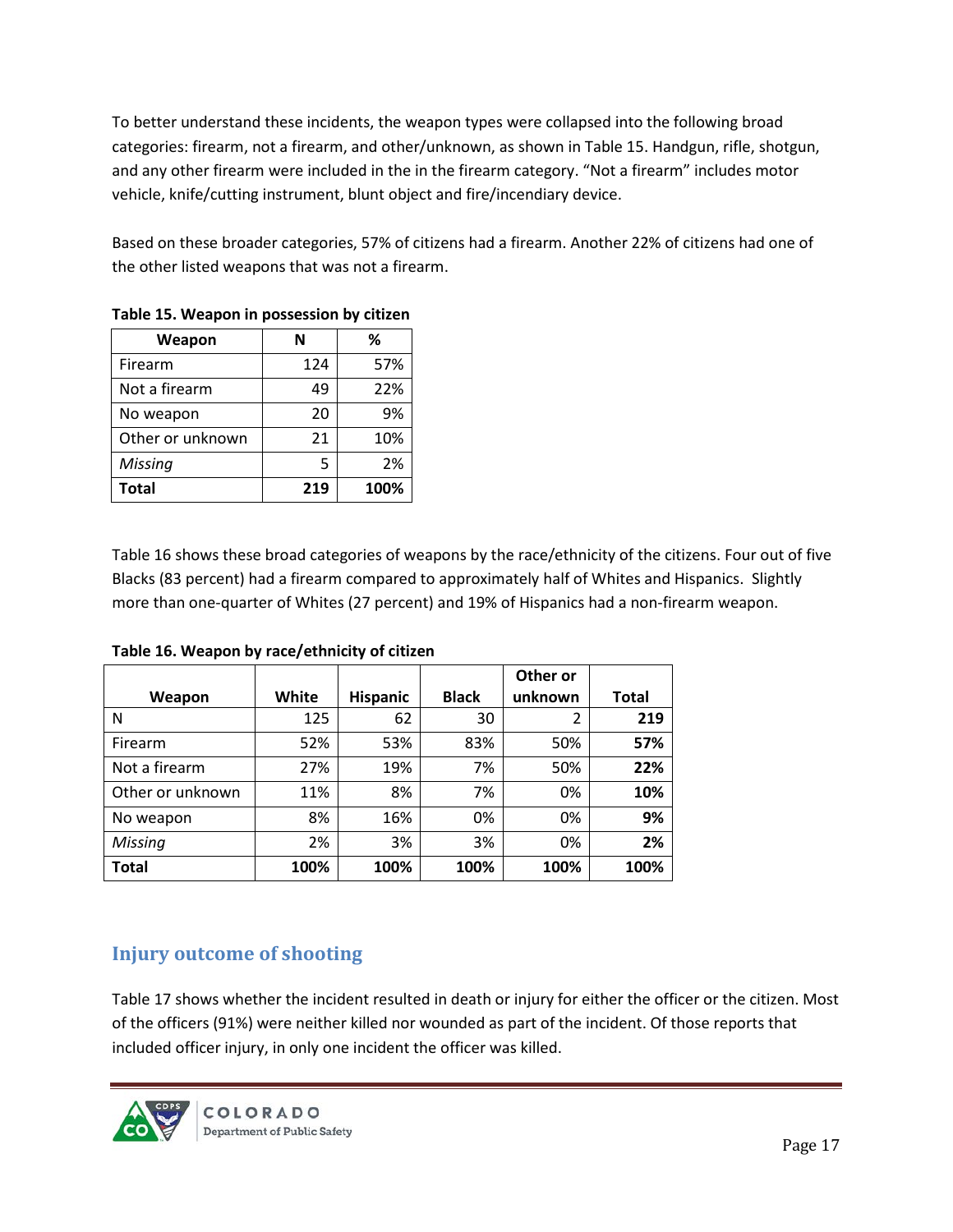In comparison, the number of killed or wounded citizens was substantially higher for citizens than officers: 43% were killed and 38% were wounded during the shooting incidents reported here. Figure 4 presents this information for citizens over the time period of this study.

| <b>Injury</b> | Officers* | <b>Citizens</b> |
|---------------|-----------|-----------------|
| N             | 246       | 219             |
| Killed        | $>1\%$    | 43%             |
| Wounded       | 8%        | 38%             |
| Neither       | 91%       | 19%             |
| Total         | 100%      | 100%            |

**Table 17. Extent of shooting injury for officers and citizens (non-missing)**

\*Denver Police Department did not provide this information on 67 officers which was *not* required in S.B. 15-217.



**Figure 4. Citizen injury by year**

Table 18 shows citizen injury by the agency's description of the basis for the shooting. Three-fourths of those killed or wounded were perceived by the officer(s) to represent an imminent threat. Imminent threat refers to an immediate, forthcoming threat. Perceived threat refers to becoming aware of a threatening situation.

Table 19 shows that officers issued a verbal warning a majority (73%) of the time.

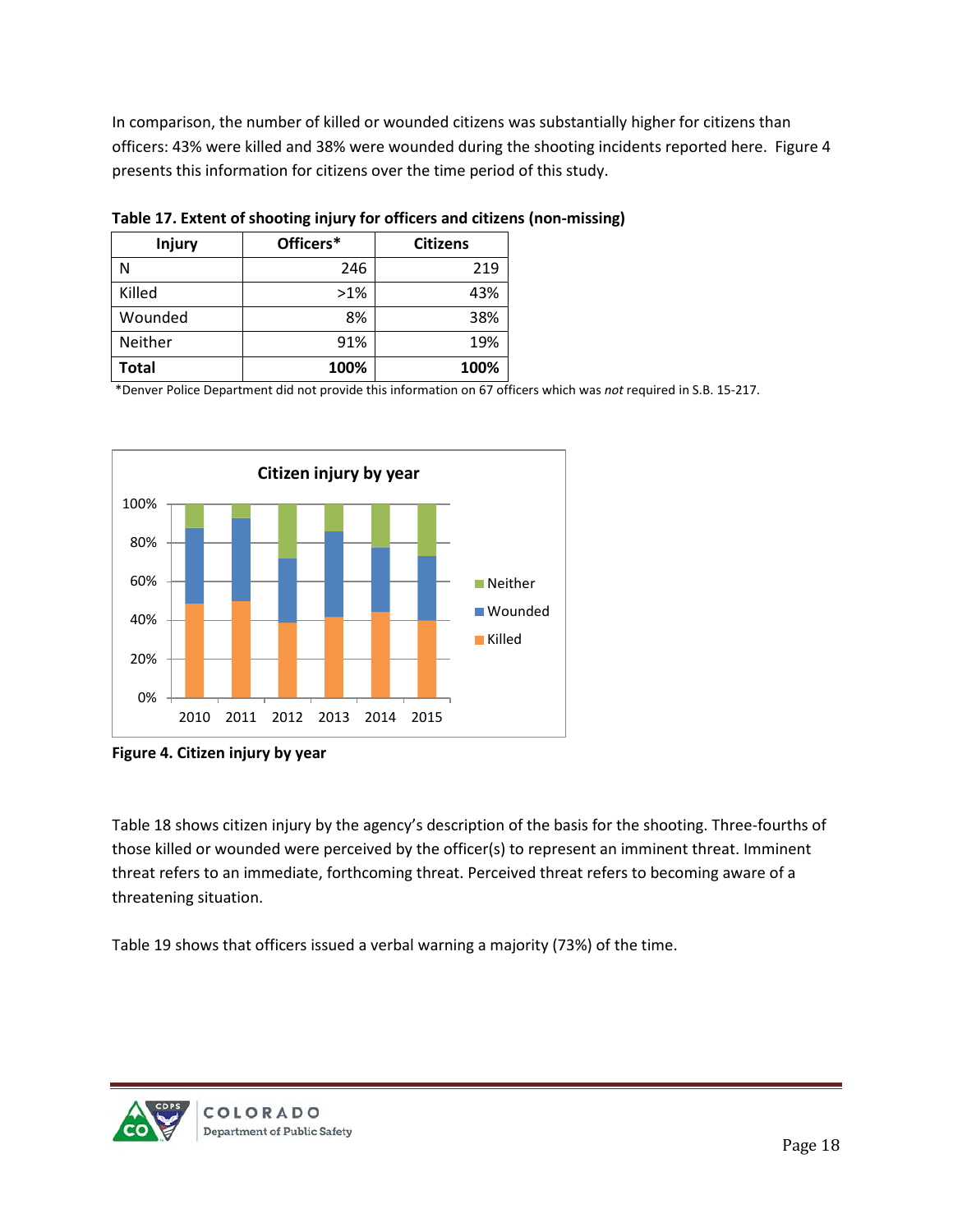| <b>Basis for Shooting</b> | <b>Killed</b> | Wounded | <b>Neither</b> | <b>Total</b> |
|---------------------------|---------------|---------|----------------|--------------|
| N                         | 94            | 84      | 41             | 219          |
| Imminent threat           | 72%           | 75%     | 39%            | 67%          |
| Shot fired at officer     | 13%           | 18%     | 29%            | 18%          |
| Perceived threat          | 11%           | 5%      | 27%            | 11%          |
| Preventing an escape      | 2%            | 0%      | 2%             | 1%           |
| Conducting an arrest      | 1%            | 0%      | 0%             | 0%           |
| Other                     | 0%            | 2%      | 2%             | 1%           |
| Missing                   | 1%            | 0%      | 0%             | 0%           |
| Total                     | 100%          | 100%    | 100%           | 100%         |

#### **Table 18. Injury of citizen by basis for shooting**

#### **Table 19. Injury of citizen by verbal warning from officer**

| <b>Officer</b><br>verbal<br>warning | <b>Killed</b> | Wounded | <b>Neither</b> | <b>Total</b> |
|-------------------------------------|---------------|---------|----------------|--------------|
| Ν                                   | 94            | 84      | 41             | 219          |
| Yes                                 | 73%           | 74%     | 71%            | 73%          |
| No                                  | 24%           | 26%     | 27%            | 26%          |
| <b>Missing</b>                      | 2%            | 0%      | 2%             | 1%           |
| <b>Total</b>                        | 100%          | 100%    | 100%           | 100%         |

Table 20 presents the extent of injury by the race/ethnicity of the citizens. Fifty-two percent of Hispanics were killed during the encounters reported here, as were 40% of Whites and 37% of Blacks. Nearly half (47%) of Blacks were wounded as were 40% of Whites and 32% of Hispanics. Table 21 shows the extent of injury by the basis for initial contact. The most deadly outcomes resulted when tactical teams were involved in the incident. Traffic stops most often (36%) resulted in neither injury nor death.

#### **Table 20. Injury by race/ethnicity of citizen**

| Race/Ethnicity   | N   | <b>Killed</b> | Wounded | <b>Neither</b> | <b>Total</b> |
|------------------|-----|---------------|---------|----------------|--------------|
| White            | 125 | 40%           | 40%     | 20%            | 100%         |
| Hispanic         | 62  | 52%           | 32%     | 16%            | 100%         |
| <b>Black</b>     | 30  | 37%           | 47%     | 16%            | 100%         |
| Other or unknown |     | 50%           | 0%      | 50%            | 100%         |
| <b>Total</b>     | 219 | 43%           | 38%     | 19%            | 100%         |

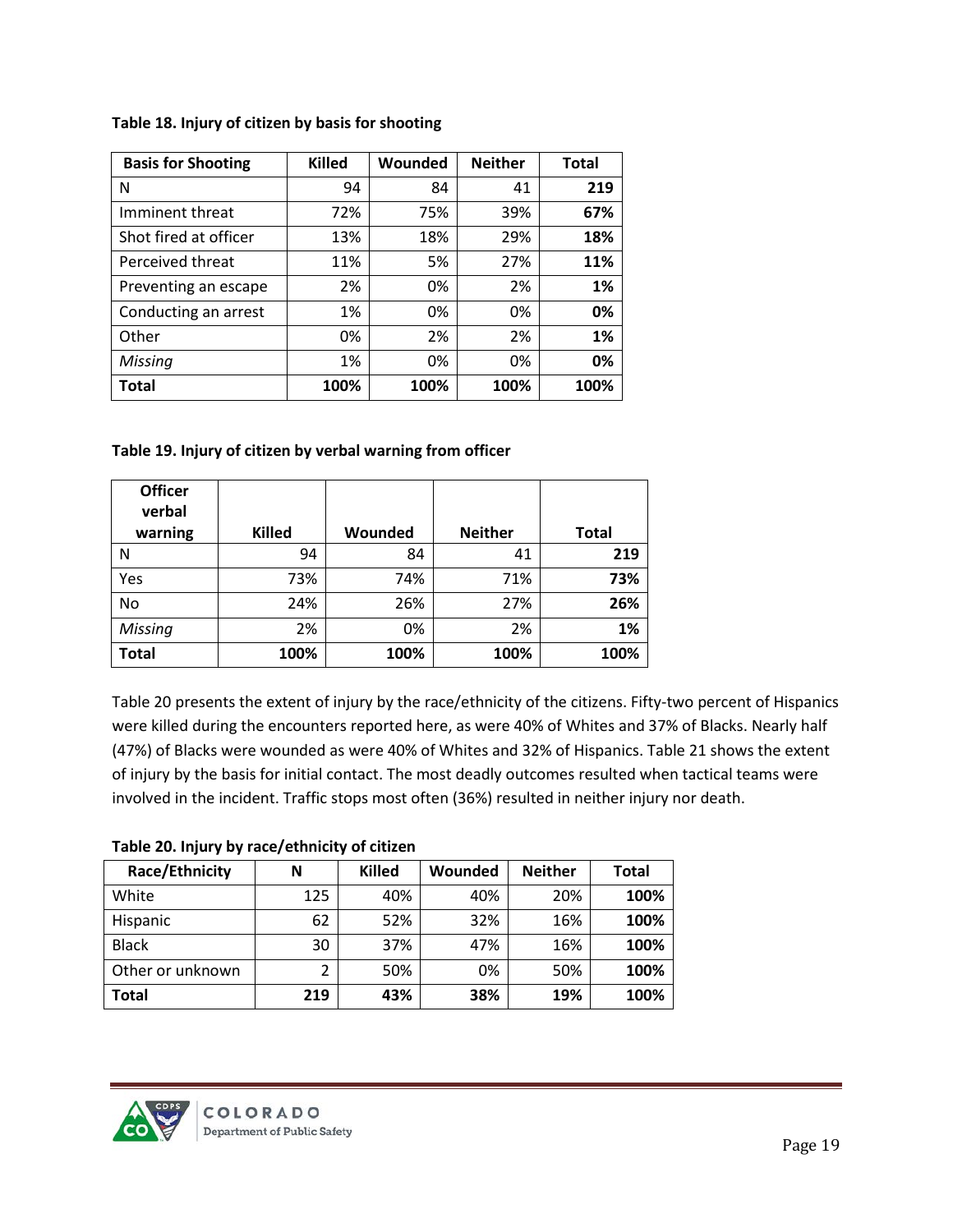| <b>Basis</b>       | N           | <b>Killed</b> | Wounded | <b>Neither</b> | <b>Total</b> |
|--------------------|-------------|---------------|---------|----------------|--------------|
| Call for service   | 119         | 41%           | 43%     | 16%            | 100%         |
| Traffic stop       | 33          | 21%           | 42%     | 36%            | 100%         |
| Investigation      | 27          | 56%           | 26%     | 18%            | 100%         |
| Warrant            | 16          | 44%           | 44%     | 12%            | 100%         |
| Tactical team call | 11          | 82%           | 18%     | 0%             | 100%         |
| Citizen flag down  | $\mathbf 1$ | 0%            | 100%    | 0%             | 100%         |
| Other              | 12          | 58%           | 17%     | 25%            | 100%         |
| <b>Total</b>       | 219         | 43%           | 38%     | 19%            | 100%         |

**Table 21. Extent of citizen injury by contact basis**

Table 22 shows extent of citizen injury by weapon. Nearly half (48%) of citizens killed in the officerinvolved shootings described here had a firearm; another 38% with a firearm were wounded. Only 14% of citizens who possessed a firearm were neither killed nor wounded. Over one-third (39%) of citizens with non-firearm weapons (including motor vehicle, knife/cutting instrument, blunt object, or fire/incendiary device) were killed and 43% were wounded.

| Weapon           | N   | <b>Killed</b> | Wounded | <b>Neither</b> | <b>Total</b> |
|------------------|-----|---------------|---------|----------------|--------------|
| Firearm          | 124 | 48%           | 38%     | 14%            | 100%         |
| Not a firearm    | 49  | 39%           | 43%     | 18%            | 100%         |
| No weapon        | 20  | 20%           | 45%     | 35%            | 100%         |
| Other or unknown | 21  | 38%           | 29%     | 33%            | 100%         |
| Missing          | 5   | 60%           | 20%     | 20%            | 100%         |
| <b>Total</b>     | 219 | 43%           | 38%     | 19%            | 100%         |

**Table 22. Extent of citizen injury by presence of weapon** 

### <span id="page-19-0"></span>**Arrests and citations for those who survived**

S.B. 15-217 requested information on arrests and citations that resulted from the officer-involved shooting. In this section, we report information on the 125 citizens who survived the officer-involved shooting incident.

Table 23 shows that 86% of those involved in these incidents were either arrested or issued a citation, and all of these were charged with a crime(s). There were minimal differences across race/ethnicity (Table 24). The most common charge was attempted first degree murder or first degree murder, followed by first degree assault. Other common charges included felony menacing, criminal mischief, and assault on a peace officer. A few cases were charged with aggravated robbery and attempted murder of a peace officer (data not presented).

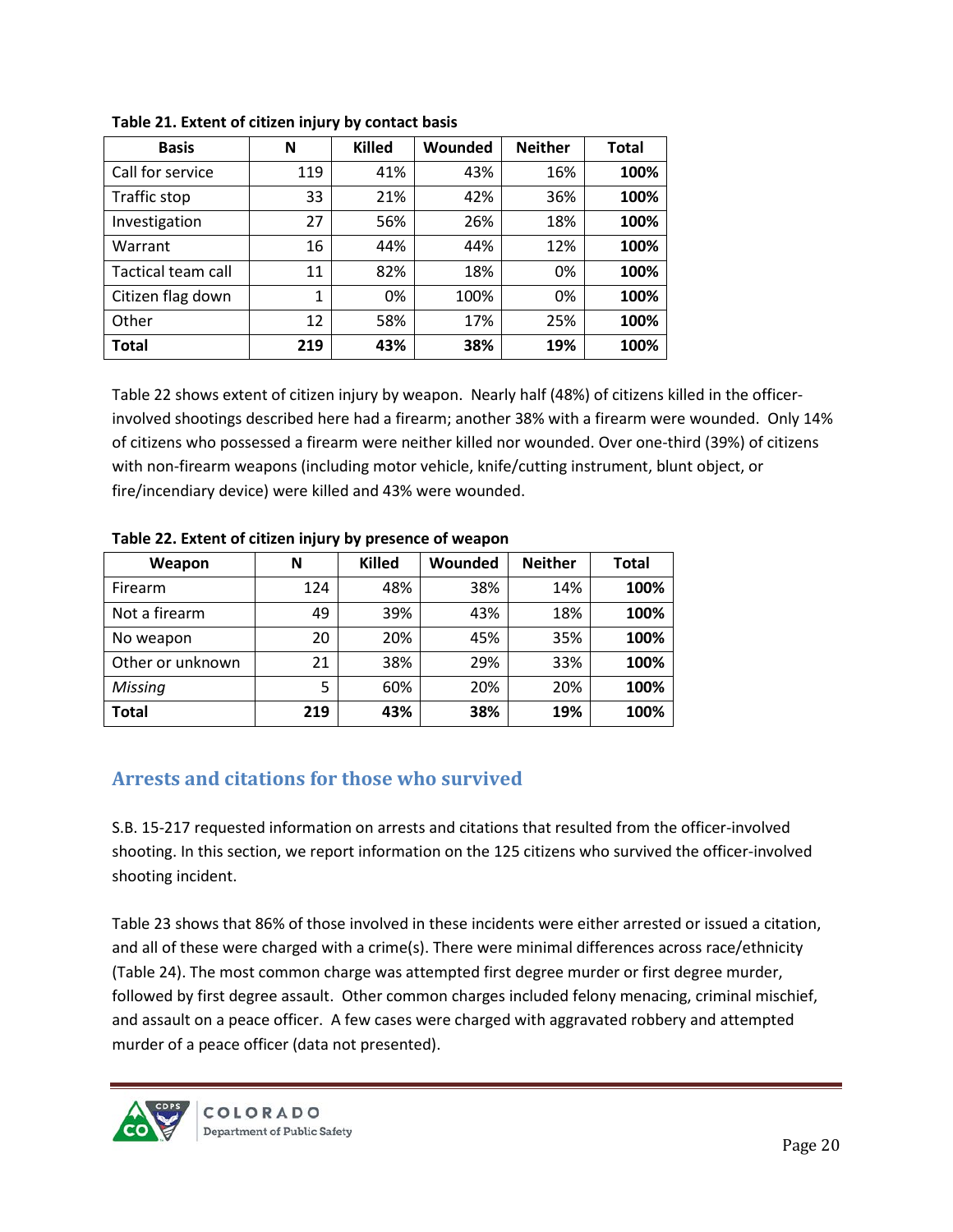| <b>Arrested</b> |     |      |
|-----------------|-----|------|
| or Cited        | N   | ℅    |
| Yes             | 107 | 86%  |
| No              | 18  | 14%  |
| <b>Total</b>    | 125 | 100% |
|                 |     |      |

**Table 23. Citizens arrested or cited (those who survived)**

Table 24. Race/ethnicity by arrest/citation for citizens who survived

| <b>Arrested</b> |       |                 |              | Other or |              |
|-----------------|-------|-----------------|--------------|----------|--------------|
| or Cited        | White | <b>Hispanic</b> | <b>Black</b> | unknown  | <b>Total</b> |
| N               | 75    | 30              | 19           |          | 125          |
| Yes             | 87%   | 87%             | 84%          | 0%       | 86%          |
| No              | 13%   | 13%             | 16%          | 100%     | 14%          |
| Total           | 100%  | 100%            | 100%         | 100%     | 100%         |

## <span id="page-20-0"></span>**Conclusions**

The data reported here represent information provided to the Division of Criminal Justice by 48 law enforcement agencies, 47 of which reported officer-involved shootings between January 1, 2010 and June 30, 2015. It is not possible to know if every officer-involved shooting incident was reported to the Division of Criminal Justice. Two agencies submitted data (one incident each) well after the statutory deadline, and these two incidents were not included in the analyses presented here.

During the study period, 47 agencies reported 192 shooting incidents involving 313 officers and 219 citizens. The majority (56%) of incidents originated with a call for service, and in 95% of shooting incidents, officers were either fired upon or perceived some level of threat to an officer or citizen. A weapon was involved in at least 84% of incidents; firearms (including handguns, rifles, and shotguns) were present in 57% of incidents. Blacks were significantly more likely to have a firearm (83%) compared with Whites (52%) and Hispanics (53%). Nearly half (43%) of citizens were killed and another 38% were wounded. Fifty-two percent of Hispanics were killed, as were 40% of Whites and 37% of Blacks. Nearly half (47%) of Blacks were wounded as were 32% of Hispanics and 40% of Whites. Among citizens who survived these encounters, 86% were arrested or cited for a crime. The most common charge was attempted first degree murder followed by assault.

Senate Bill 15-217 requires the Division of Criminal Justice to annually report the information presented here to the Senate and House Judiciary Committees. The next report will cover the period of July 1, 2015 through June 1, 2016.

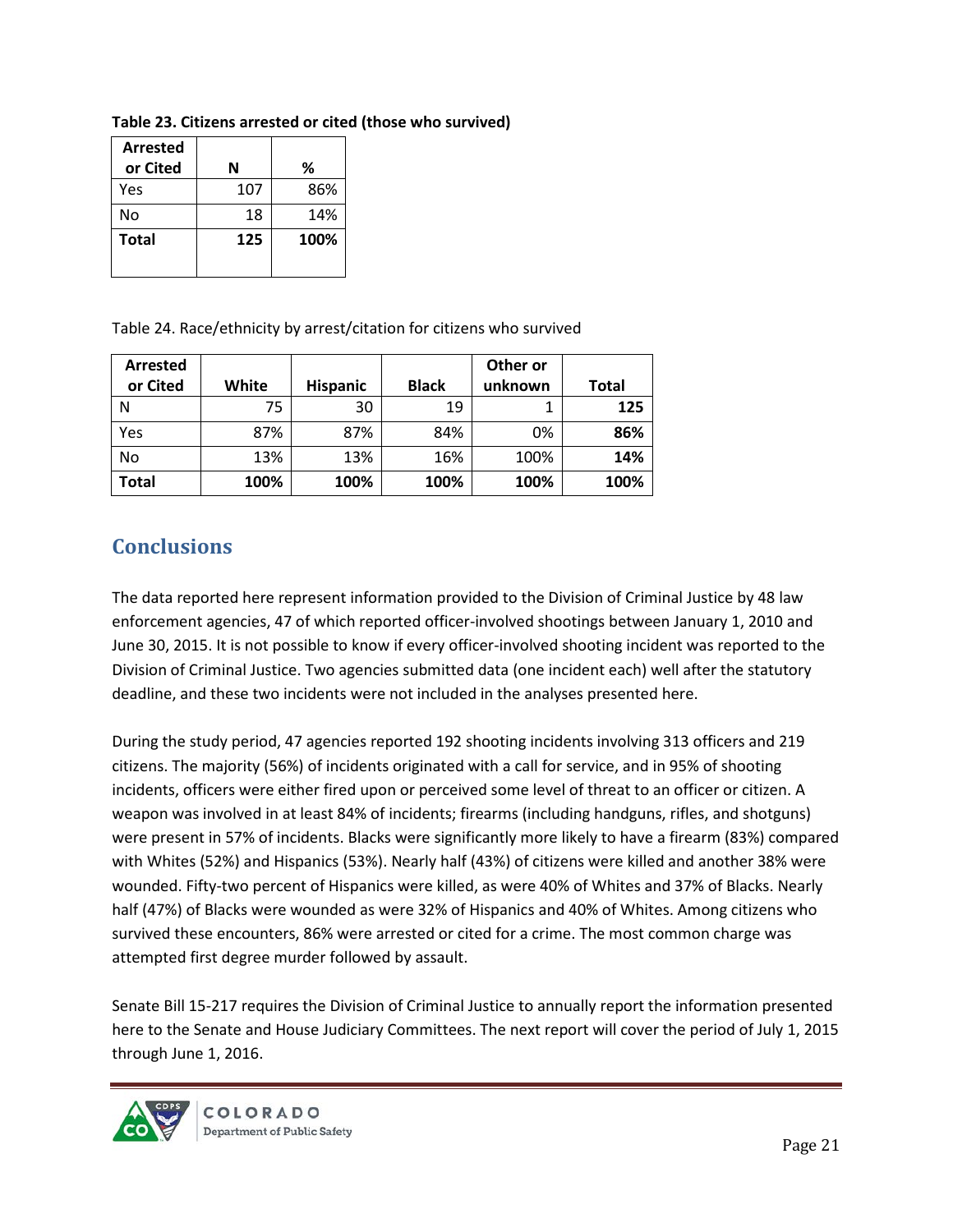## **Appendix A**

<span id="page-21-1"></span><span id="page-21-0"></span>**Data Collection Instrument**

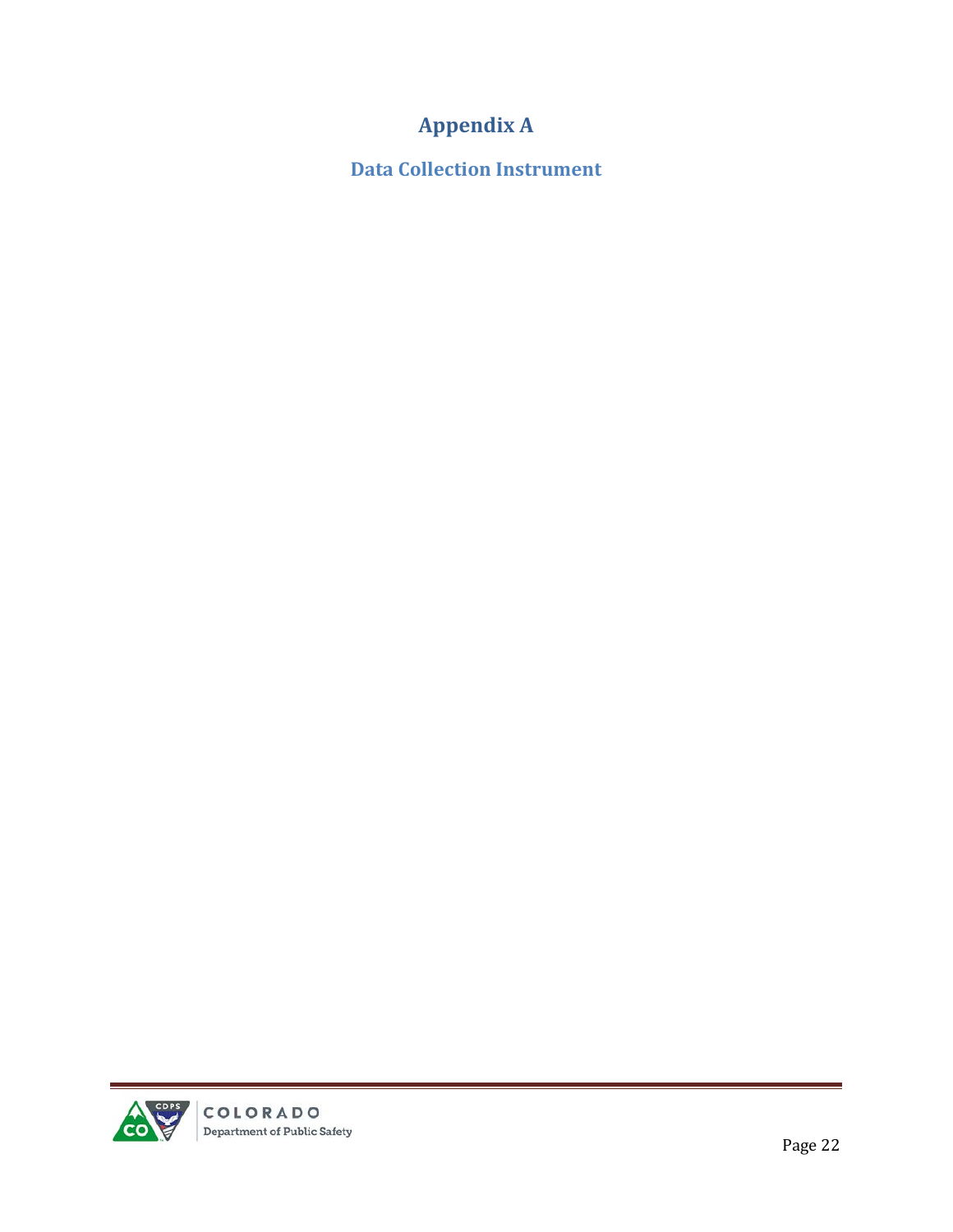# *Peace Officer-Involved Shooting Reporting Format*

## **Reporting Requirements for C.R.S. 24-33.5-517 (Senate Bill 15-217)**

This data collection requires any state or local law enforcement agency that employs a peace officer who is involved in an officer-involved shooting that results in a person suspected of criminal activity being shot at by the officer to report the information described below. The statute defines a law enforcement agency as the following: a municipal police department, county sheriff's office, town marshal's office, the Colorado State Patrol, the Colorado Bureau of Investigation, and the state Division of Parks and Wildlife. These agencies must report to the Division of Criminal Justice (DCJ) by September 1, 2015 on all officer-involved shootings that occurred between January 1, 2010 and June 30, 2015. These agencies must also report by September 1, 2016 any officer-involved shootings that occur between July 1, 2015 and June 30, 2016. Agencies must report subsequent fiscal year data to DCJ by September 1 following the end of the fiscal year.

One form should be completed for each officer-involved shooting event. "Shoot Teams" may complete the form on behalf of the agency or agencies involved, however the name(s) of the agency or agencies employing the peace officer(s) must be clear. *Shoot Teams who report data for other agencies are urged to allow agencies named in the report to review the data prior to submission to DCJ.*

All persons involved in the shooting event who are either shot at or charged with criminal activity are referred to below as "Subjects" in this data collection, and information must be collected on each.

## **Method of Data Collection**

DCJ, in consultation with law enforcement representatives, has developed two reporting methods, a PDF format and an Excel spreadsheet (available at [https://www.colorado.gov/dcj-ors/officer-involved](https://www.colorado.gov/dcj-ors/officer-involved-shooting)[shooting\)](https://www.colorado.gov/dcj-ors/officer-involved-shooting). The PDF form can be used to submit one incident at a time; the spreadsheet can be used to submit a single or multiple incidents. Agencies with few incidents may find the PDF format the easier to use, while agencies with multiple incidents may find the spreadsheet more useful.

Data may be submitted to DCJ/ORS via email. If you have any questions please contact either Peg Flick at [peg.flick@state.co.us](mailto:peg.flick@state.co.us) or Laurence Lucero at laurence.lucero@state.co.us. Please send PDF forms and spreadsheets to cdps\_dcj\_ors\_sb217@state.co.us

## **Spreadsheet Format**

A spreadsheet template is available at [https://www.colorado.gov/dcj-ors.](https://www.colorado.gov/dcj-ors) **Please use the template provided. If you create a spreadsheet from scratch please use the format specified below.** 

A submitted spreadsheet should contain 3 sheets: **Incident Information**, **Subjects**, and **Peace Officers,** in that order. Each sheet should contain the columns specified below. Some columns require specific values to be used. Please see the **Notes** for the specific values to submit.

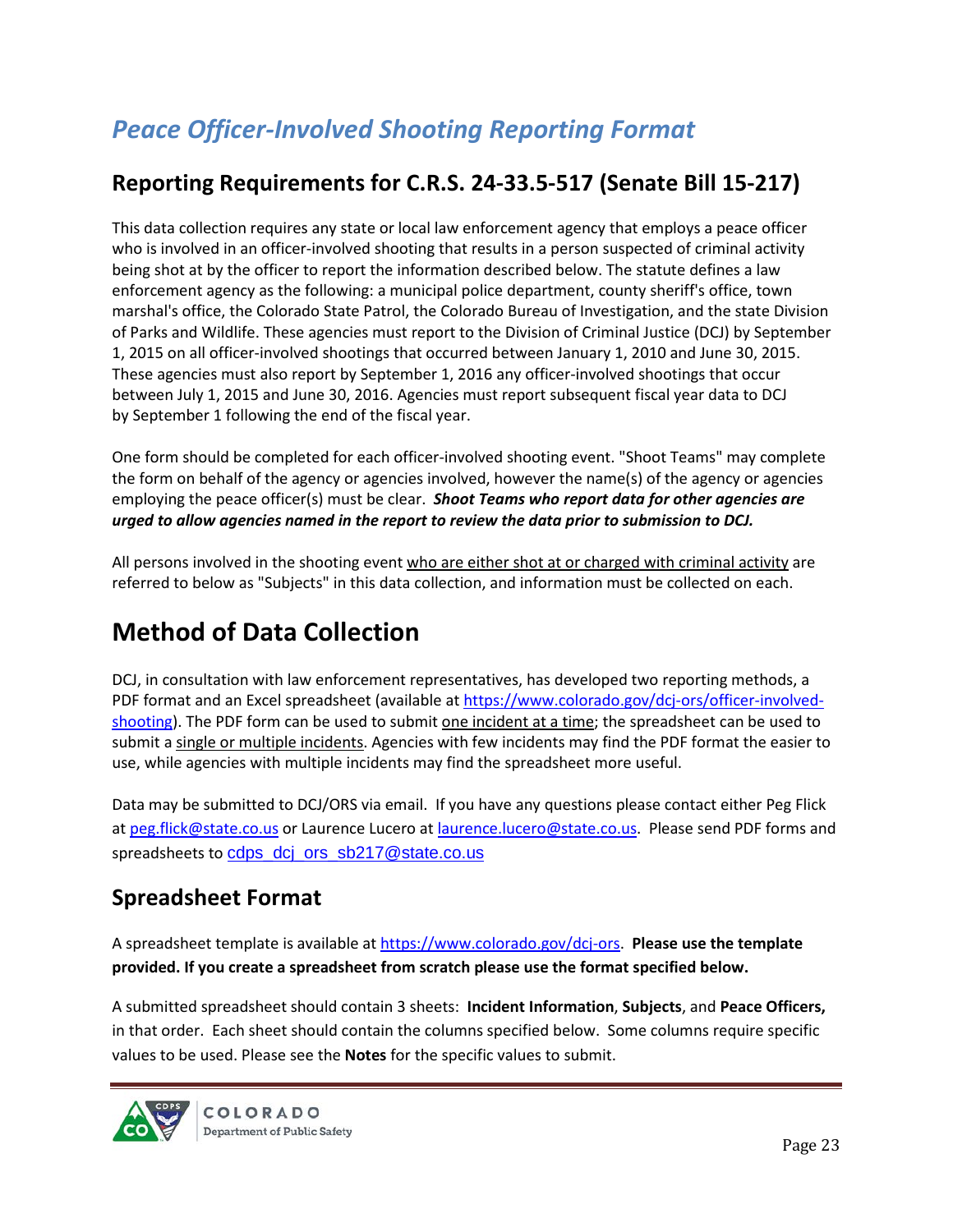| Column                   | <b>Column Name</b>                                            | <b>Notes</b>                                                                                                                                                                        |  |
|--------------------------|---------------------------------------------------------------|-------------------------------------------------------------------------------------------------------------------------------------------------------------------------------------|--|
| Α                        | <b>Agency Name</b>                                            | Name of Reporting Agency                                                                                                                                                            |  |
| B                        | Agency ORI                                                    | To track back to Judicial District and County                                                                                                                                       |  |
| $\mathsf{C}$             | Agency Incident number                                        | This number will be used to link Subjects and                                                                                                                                       |  |
|                          |                                                               | Peace Officers to this incident                                                                                                                                                     |  |
| D                        | <b>Incident Date</b>                                          | Format: MM/DD/YYYY                                                                                                                                                                  |  |
| E                        | <b>Incident Time</b>                                          | Format: HH:MM AM/PM                                                                                                                                                                 |  |
| F                        | <b>Incident Location</b>                                      | Address or other location information                                                                                                                                               |  |
| $\underline{\mathsf{G}}$ | Primary basis for the initial contact                         | Select one:<br>Call for service<br>$\bullet$<br>Traffic stop<br>$\bullet$<br>Citizen flag down<br>Warrant<br>Tactical team call<br>Investigation<br>Off duty<br>Other               |  |
| н                        | Primary basis for the shooting                                | Select one:<br>Officer shot at<br>Perceived threat to officer/civilian<br>Imminent threat to officer/civilian<br>Conducting an arrest<br>$\bullet$<br>Preventing an escape<br>Other |  |
| п                        | Peace Officer(s) issued a verbal warning<br>prior to shooting | Yes/No                                                                                                                                                                              |  |
| J                        | <b>Incident Narrative</b>                                     | Optional additional narrative. Maximum of<br>255 characters.                                                                                                                        |  |

## **Sheet 1 - Incident Information**

# **Sheet 2 - Subject(s) Shot at/Involved**

Any person either shot at or charged with criminal activity must be reported. Each row in this sheet contains information for **one** Subject. One or more Subjects may be entered on this sheet. The Agency **Incident Number** will link **Subjects** listed on this sheet with the **Incident Information** on Sheet 1.

| <b>Column</b> | <b>Column Name</b>     | <b>Notes</b>                 |
|---------------|------------------------|------------------------------|
|               | Agency Incident number | Incident Number from Sheet 1 |
|               | Age                    | Age of subject               |
|               | Gender                 | Select one:                  |
|               |                        | Male                         |

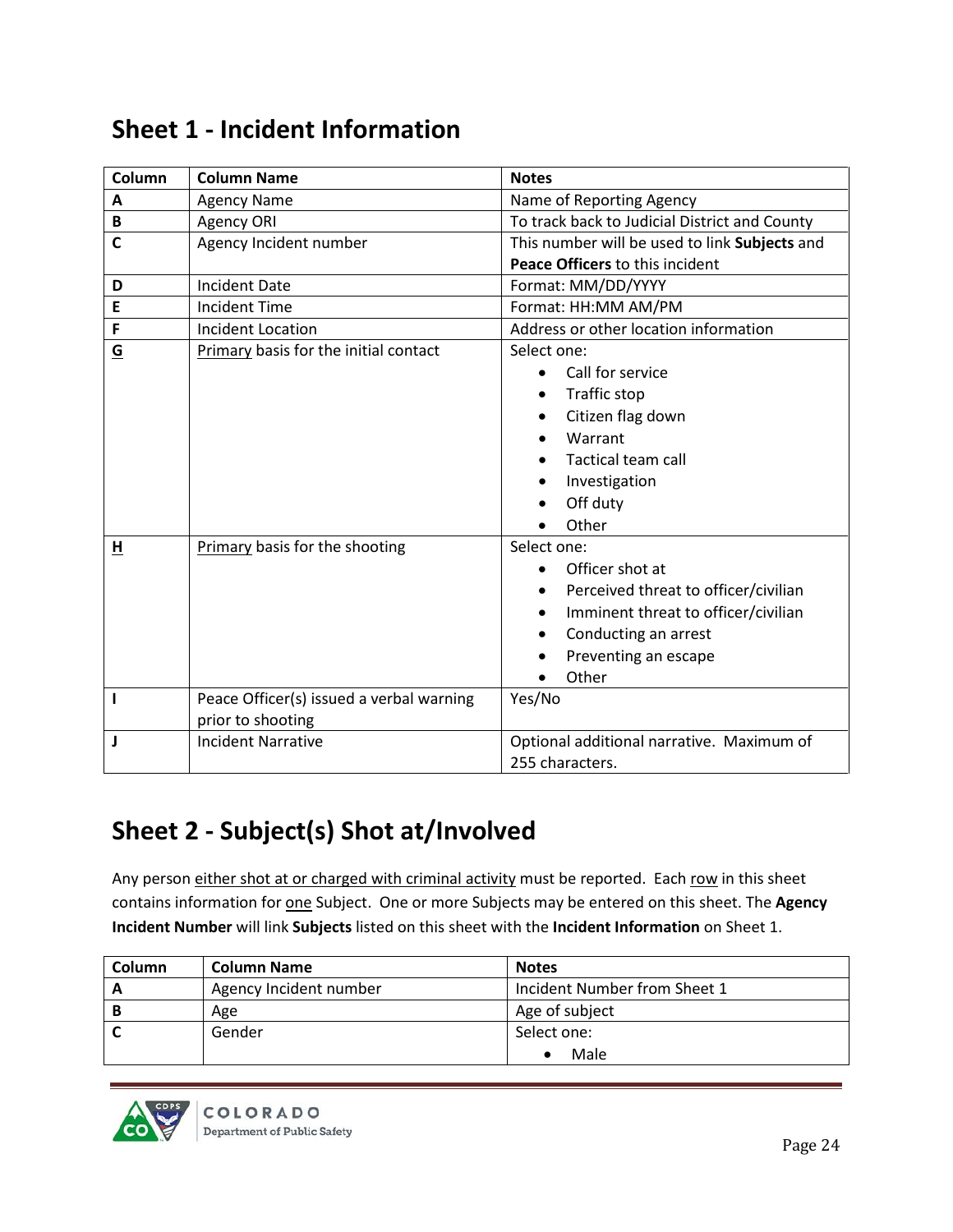| Column | <b>Column Name</b>                           | <b>Notes</b>                                |
|--------|----------------------------------------------|---------------------------------------------|
|        |                                              | Female<br>$\bullet$                         |
|        |                                              | Transgender<br>$\bullet$                    |
|        |                                              | Unknown                                     |
| D      | <b>Sexual Orientation</b>                    | Select one:                                 |
|        |                                              | Lesbian or gay<br>٠                         |
|        |                                              | Straight                                    |
|        |                                              | Bisexual                                    |
|        |                                              | Unknown                                     |
| E      | Race                                         | Select one:                                 |
|        |                                              | Asian<br>$\bullet$                          |
|        |                                              | <b>Black or African American</b>            |
|        |                                              | American Indian or Alaska Native            |
|        |                                              | Native Hawaiian or Pacific Islander         |
|        |                                              | White                                       |
|        |                                              | Unknown                                     |
| F      | Ethnicity                                    | Select one:                                 |
|        |                                              | Hispanic<br>$\bullet$                       |
|        |                                              | Non-Hispanic<br>$\bullet$                   |
|        |                                              | Unknown<br>$\bullet$                        |
| G      | Physical or Mental Disability                | Select one:                                 |
|        |                                              | Physical                                    |
|        |                                              | Mental                                      |
|        |                                              | <b>Both</b>                                 |
|        |                                              | Not Evident<br>$\bullet$                    |
| н      | <b>Explain Physical or Mental Disability</b> | Optional text to explain physical or mental |
|        |                                              | disability                                  |
| ı      | Subject was armed with                       | Select one:                                 |
|        |                                              | Handgun<br>$\bullet$                        |
|        |                                              | Rifle                                       |
|        |                                              | Shotgun                                     |
|        |                                              | Other firearm                               |
|        |                                              | Knife/cutting instrument<br>$\bullet$       |
|        |                                              | <b>Blunt object</b>                         |
|        |                                              | Motor vehicle                               |
|        |                                              | Explosives                                  |
|        |                                              | Fire/Incendiary device                      |
|        |                                              | Unknown                                     |
|        |                                              | Multiple weapons                            |
|        |                                              | Other                                       |
|        |                                              | None                                        |
| J      | Subject wounded or killed                    | Select one:                                 |
|        |                                              | Wounded<br>$\bullet$                        |
|        |                                              | Killed                                      |

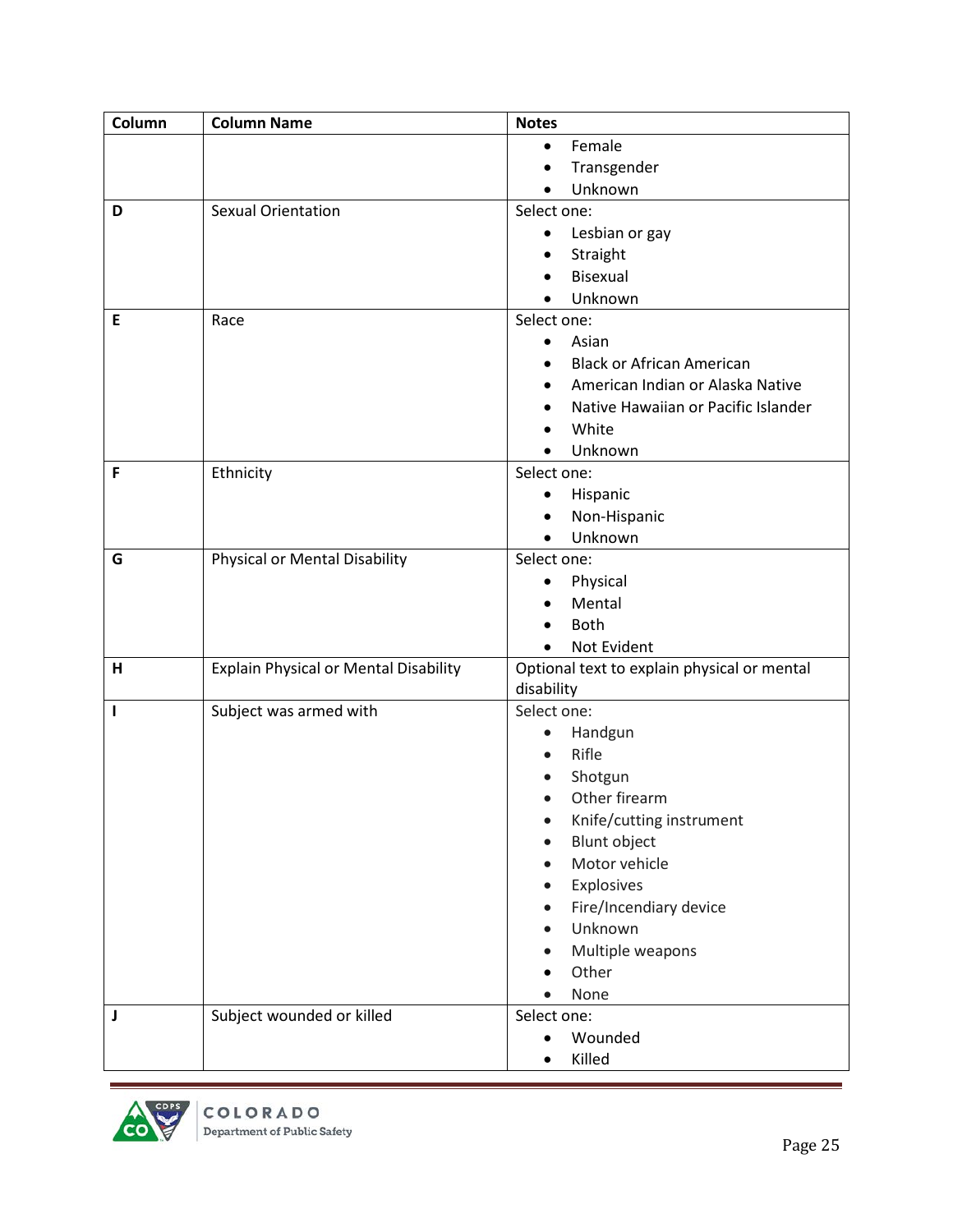| Column | <b>Column Name</b>                       | <b>Notes</b>                     |
|--------|------------------------------------------|----------------------------------|
|        |                                          | Neither<br>$\bullet$             |
| K      | Subject was under the influence of       | Select one:                      |
|        |                                          | Alcohol<br>$\bullet$             |
|        |                                          | <b>Drugs</b>                     |
|        |                                          | <b>Alcohol and Drugs</b>         |
|        |                                          | Unknown                          |
|        |                                          | No evidence of intoxication      |
| L      | Subject was arrested or cited            | Yes/No                           |
| M      | Subject was charged with                 | C.R.S. of most serious charge    |
| N      | Prior to shooting officer(s) conducted a | Yes/No                           |
|        | search                                   |                                  |
| O      | Prior to shooting officer(s) conducted   | Yes/No                           |
|        | search pursuant to probable cause        |                                  |
| P      | Prior to shooting officer(s) conducted   | Yes/No                           |
|        | search with consent                      |                                  |
| Q      | Prior to shooting officer(s) conducted   | Yes/No                           |
|        | search pursuant to a warrant             |                                  |
| R      | Contraband found                         | Yes/No                           |
| S      | Nature of contraband found               | Select one:                      |
|        |                                          | Drugs/Paraphernalia<br>$\bullet$ |
|        |                                          | Weapons<br>$\bullet$             |
|        |                                          | Drugs/Paraphernalia and Weapons  |
|        |                                          | Other                            |

## **Sheet 3 - Peace Officer (s)**

Each row in this sheet contains information for one **Peace Officer**. One or more Peace Officers may be entered on this sheet. The **Agency Incident Number** will link **Peace Officers** listed on this sheet with the **Incident Information** on Sheet 1.

| Column | <b>Column Name</b>        | <b>Notes</b>                                     |
|--------|---------------------------|--------------------------------------------------|
| A      | Agency Incident number    | Agency Incident number from Sheet 1.             |
| B      | <b>Officer Agency</b>     | Name of employing agency                         |
| C      | <b>Officer Agency ORI</b> | ORI of employing agency                          |
| D      | Age                       | Age of officer                                   |
| E      | Gender                    | Select one:                                      |
|        |                           | Male<br>$\bullet$                                |
|        |                           | Female<br>$\bullet$                              |
| F      | Race                      | Select one:                                      |
|        |                           | Asian<br>$\bullet$                               |
|        |                           | <b>Black or African American</b><br>$\bullet$    |
|        |                           | American Indian or Alaska Native<br>$\bullet$    |
|        |                           | Native Hawaiian or Pacific Islander<br>$\bullet$ |
|        |                           | White                                            |

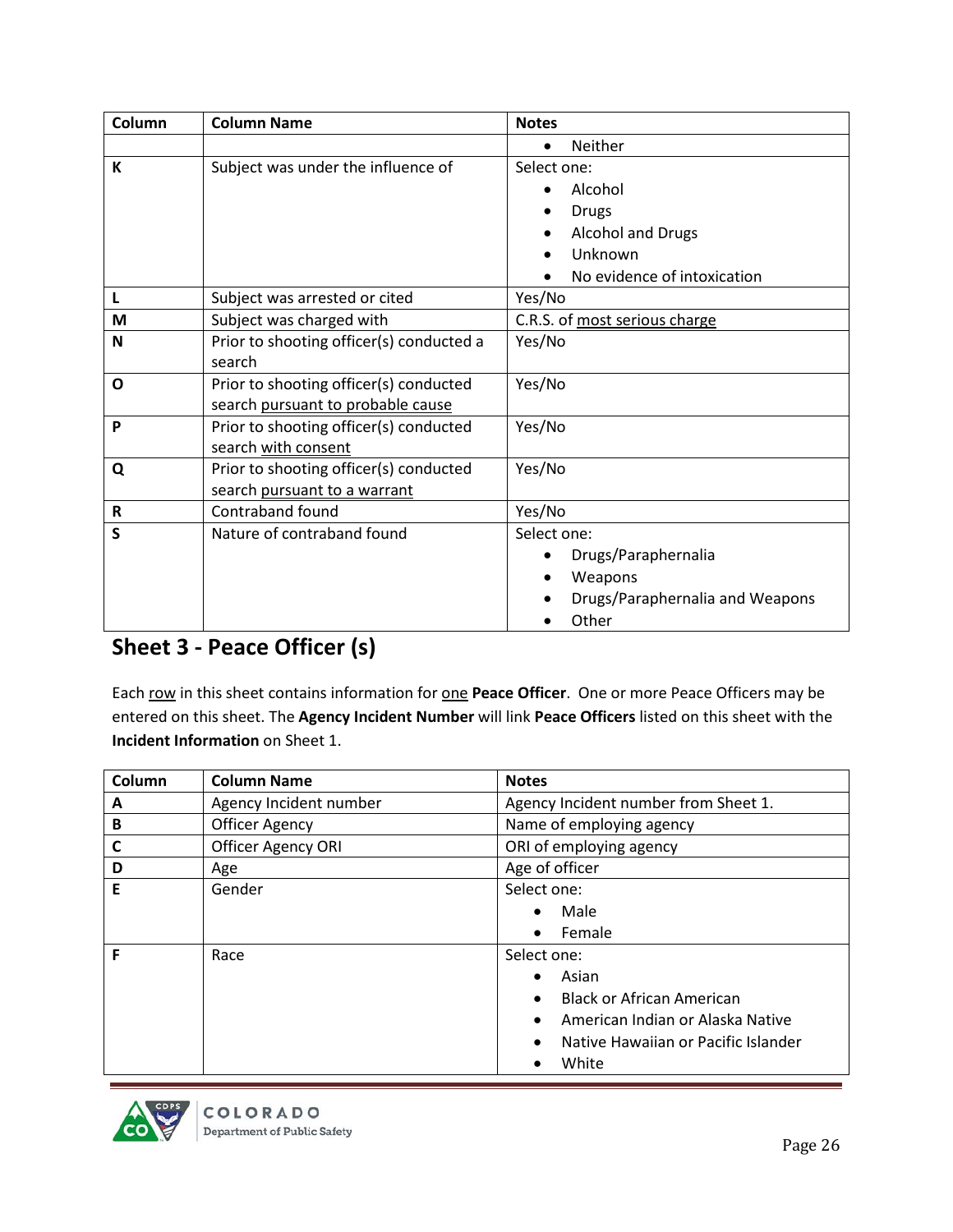| Column | <b>Column Name</b>        | <b>Notes</b>              |
|--------|---------------------------|---------------------------|
|        |                           | Unknown<br>$\bullet$      |
| G      | Ethnicity                 | Select one:               |
|        |                           | Hispanic<br>$\bullet$     |
|        |                           | Non-Hispanic<br>$\bullet$ |
|        |                           | Unknown<br>$\bullet$      |
| H      | Officer wounded or killed | Select one:               |
|        |                           | Wounded<br>$\bullet$      |
|        |                           | Killed<br>$\bullet$       |
|        |                           | Neither<br>$\bullet$      |

## **PDF Format**

The PDF form contains the same information as the spreadsheet above, but is limited to 5 Peace Officers and 5 Subjects in a single incident.

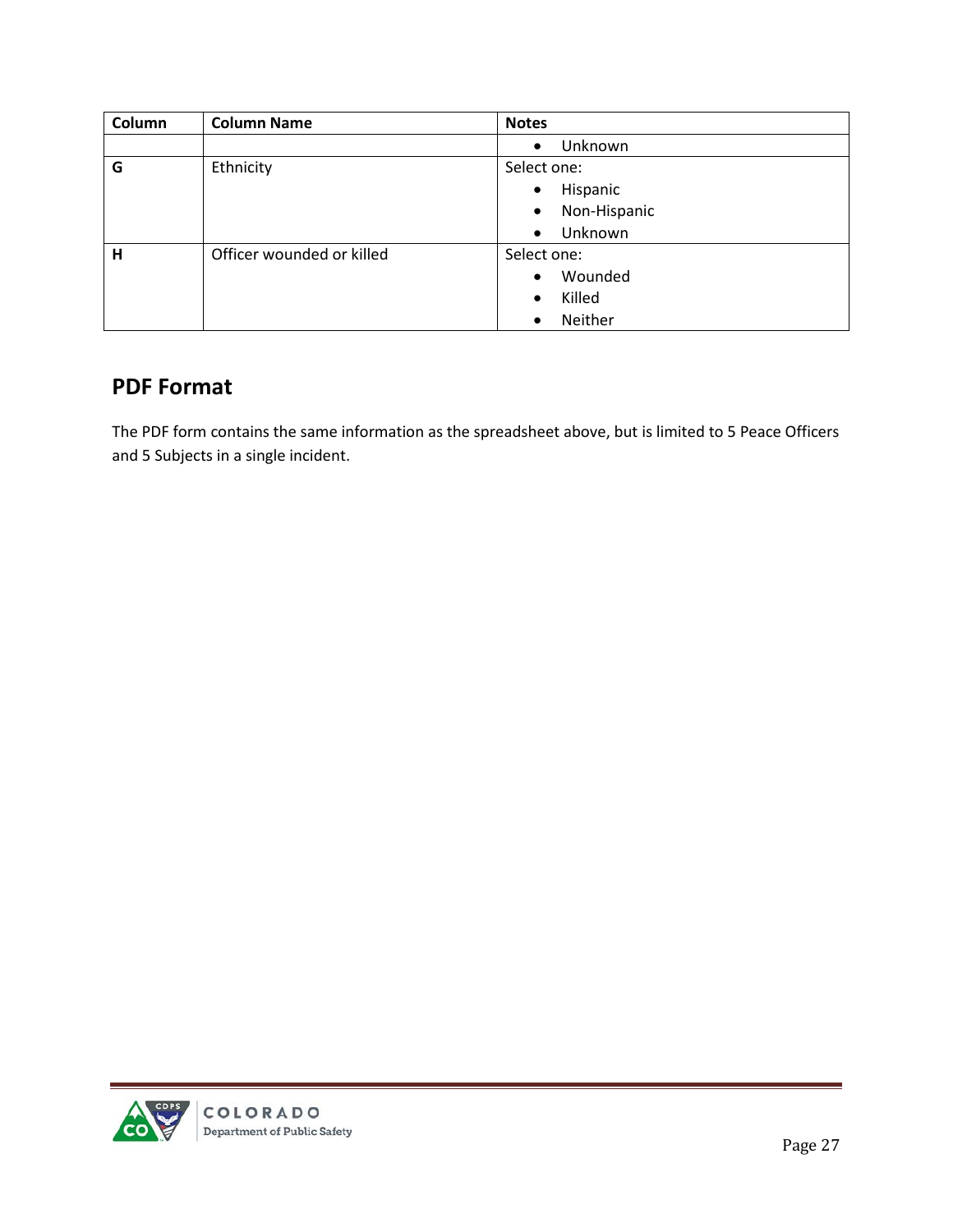## **Appendix B**

<span id="page-27-1"></span><span id="page-27-0"></span>**Reporting Agencies**

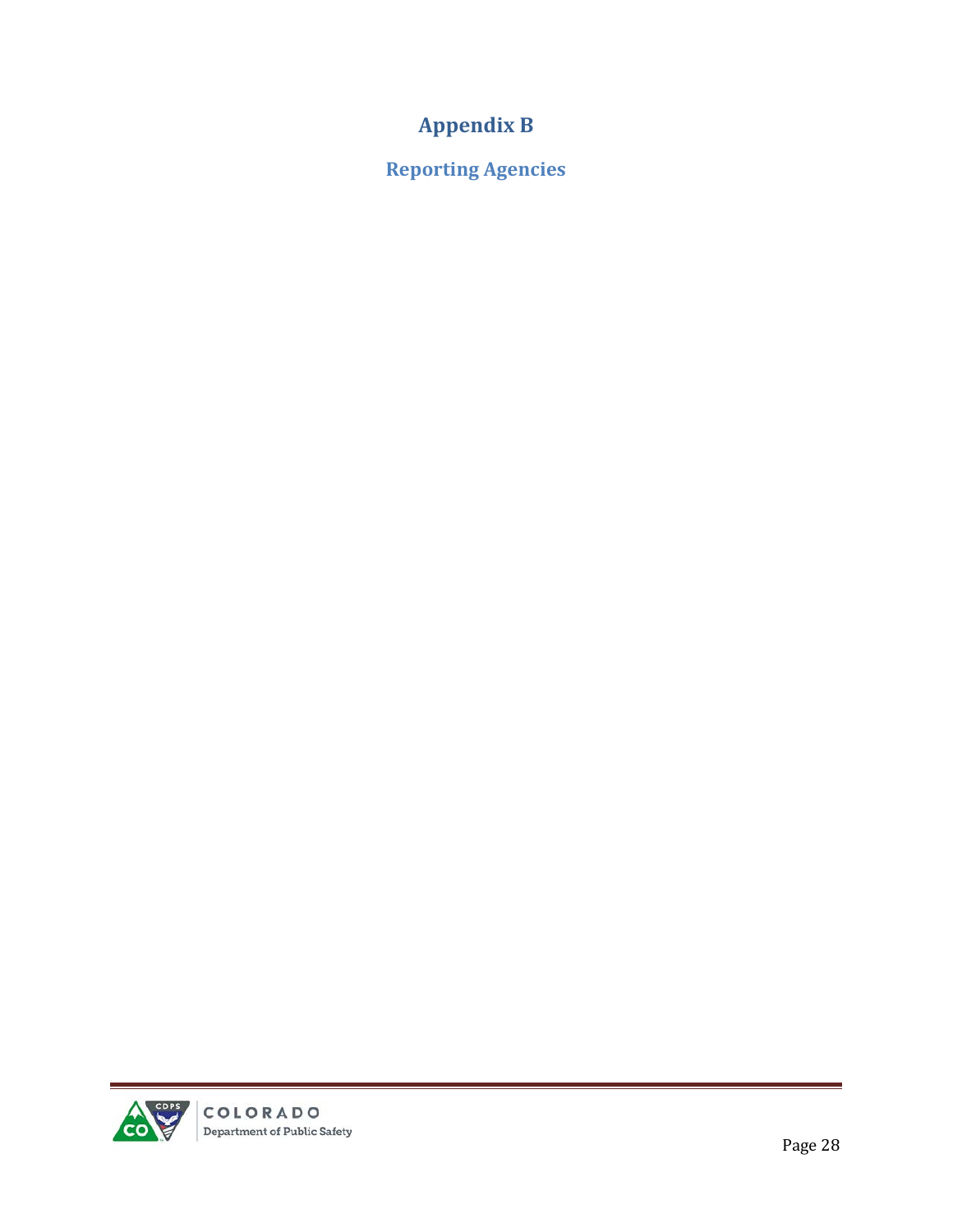|                                     | <b>Number of Officers</b> |
|-------------------------------------|---------------------------|
| Agency                              | Involved                  |
| Denver PD                           | 63                        |
| Aurora PD                           | 37                        |
| <b>Colorado Springs PD</b>          | 16                        |
| Greeley PD                          | 16                        |
| Lakewood PD                         | 15                        |
| <b>Fort Collins Police Services</b> | 12                        |
| <b>Grand Junction PD</b>            | 11                        |
| <b>Westminster PD</b>               | 10                        |
| Northglenn PD                       | 9                         |
| Commerce City PD                    | 8                         |
| <b>Thornton PD</b>                  | 8                         |
| Fruita PD                           | 6                         |
| Arvada PD                           | 4                         |
| <b>Boulder PD</b>                   | 4                         |
| Federal Heights PD                  | 3                         |
| Fountain PD                         | 3                         |
| Palisade PD                         | 3                         |
| Parker PD                           | 3                         |
| <b>Broomfield PD</b>                | $\overline{2}$            |
| Longmont PD                         | $\overline{2}$            |
| Wheat Ridge PD                      | $\overline{2}$            |
| <b>Black Hawk PD</b>                | $\mathbf{1}$              |
| <b>Buena Vista PD</b>               | 1                         |
| City of Brighton PD                 | 1                         |
| Colorado State University PD        | 1                         |
| Cortez PD                           | $\mathbf{1}$              |
| Firestone PD                        | 1                         |
| Golden PD                           | 1                         |
| Loveland PD                         | 1                         |
| University of Colorado Denver PD    | 1                         |
| <b>Woodland Park PD</b>             | 1                         |

Table B-1. Police departments (PD) and officers involved